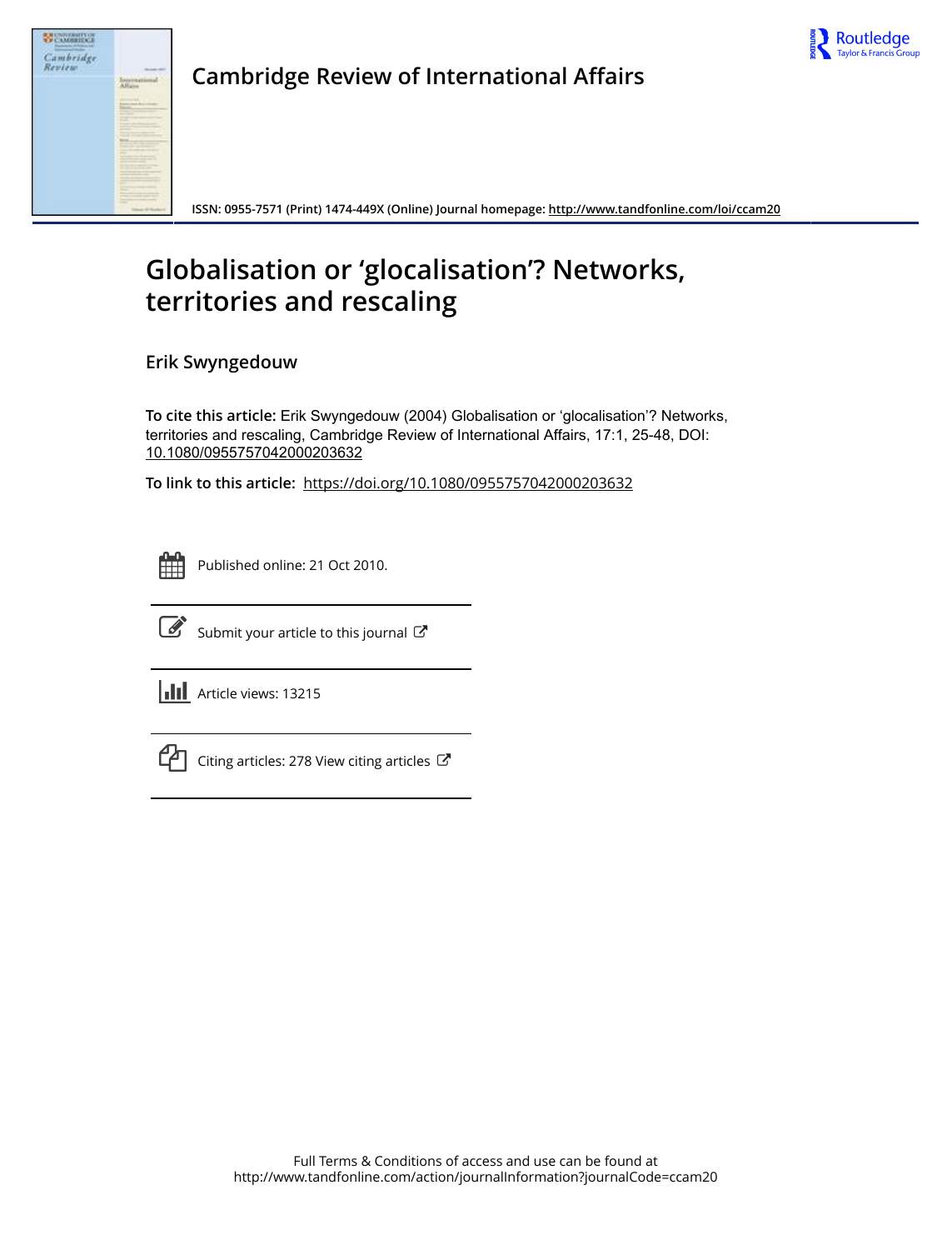

# **Globalisation or 'Glocalisation'? Networks, Territories and Rescaling**

Erik Swyngedouw *University of Oxford*

**Abstract** *This paper argues that the alleged process of globalisation should be recast as a process of 'glocalisation'. 'Glocalisation' refers to the twin process whereby, firstly, institutional/regulatory arrangements shift from the national scale both upwards to supra-national or global scales and downwards to the scale of the individual body or to local, urban or regional configurations and, secondly, economic activities and inter-firm networks are becoming simultaneously more localised/regionalised and transnational. In particular, attention will be paid to the political and economic dynamics of this geographical rescaling and its implications. The scales of economic networks and institutional arrangements are recast in ways that alter social power geometries in important ways. This contribution, therefore, argues, first, that an important discursive shift took place over the last decade or so which is an integral part of an intensifying ideological, political, socioeconomic and cultural struggle over the organisation of society and the position of the citizen. Secondly, the pre-eminence of the 'global' in much of the literature and political rhetoric obfuscates, marginalizes and silences an intense and ongoing socio-spatial struggle in which the reconfiguration of spatial scale is a key arena. Third, both the scales of economic flows and networks and those of territorial governance are rescaled through a process of 'glocalisation', and, finally, the proliferation of new modes and forms of resistance to the restless process of de-territorialisation/re-territorialisation of capital requires greater attention to engaging a 'politics of scale'. In the final part, attention will be paid to the potentially empowering possibilities of a politics that is sensitive to these scale issues.*

But what I especially wish to make of it, is a machine to launch your brother's grand projects … We establish it in order that it may assist the financial and industrial companies which we shall organise in foreign countries … [Know then] that I hope to double, quadruple, quintuple this capital as fast as our operations extend! That we must have a hail of gold, a dance of millions, if we wish to accomplish over yonder the prodigies we have predicted! Ah! I won't say there will be no breakage—one can't move the world, you know, without crushing the feet of a few passers by. (Zola [1891] 1994, 119)

The recent debate over the alleged increasing globalisation of the world economy, however intellectually stimulating it might be, appears to be increasingly like a discussion over the sex of the angels (Rayp 1995). Internationalisation, mundialisation, delocalisation, international competitiveness, cultural hybridisation and other more or less fashionable concepts are marshalled into a plurality of heavily mediatised discourses. The plurality of ways in which these words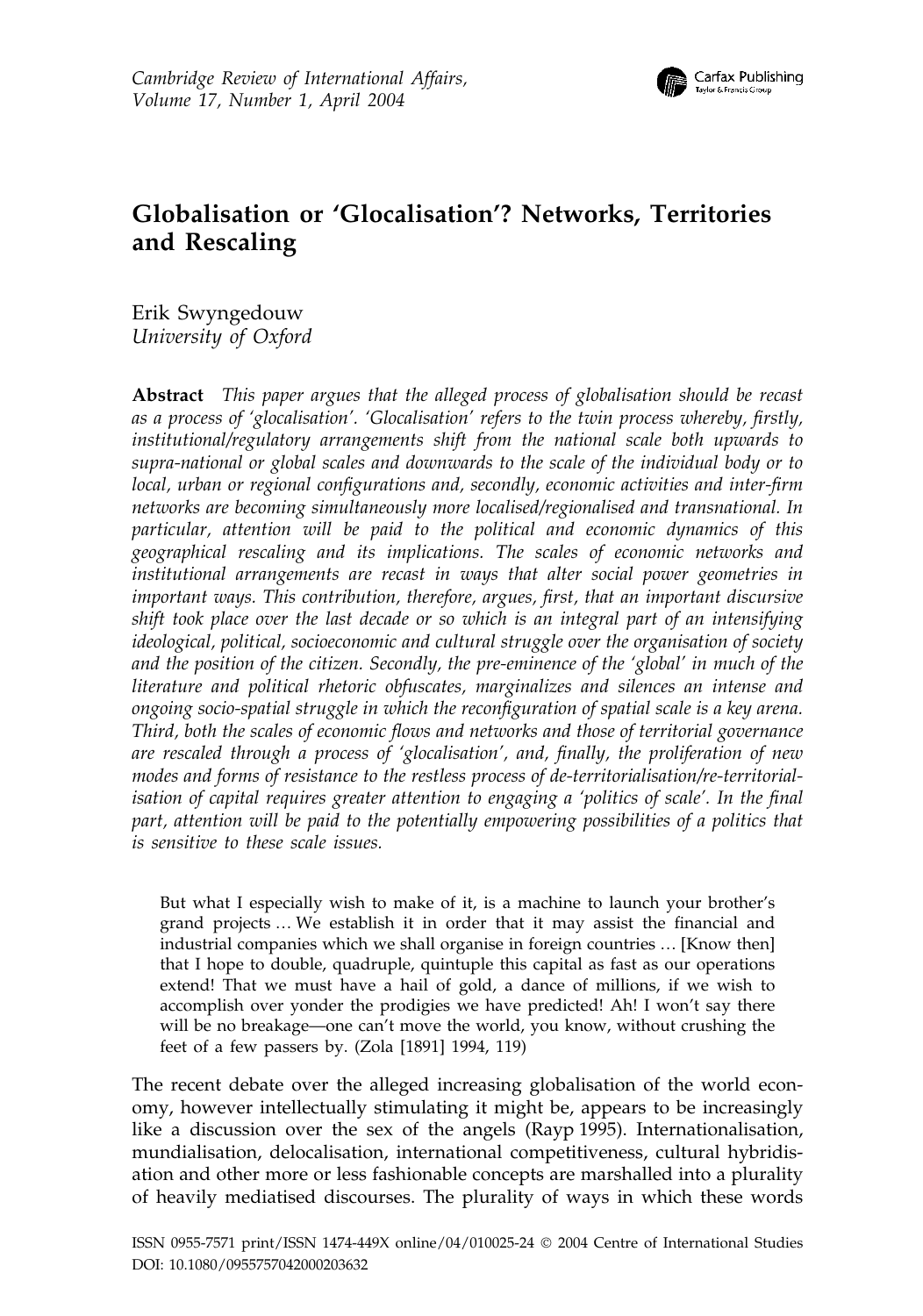and their abstract definitions are used often produces a Babylonian confusion that seems to serve specific interests and power positions (Hout 1996). I shall argue in this article that (1) an important discursive shift has taken place over the last decade or so which is an integral part of an intensifying ideological, political, socioeconomic and cultural struggle over the organisation of society and the position of the citizen therein; (2) the pre-eminence of the 'global' in much of the literature and political rhetoric obfuscates, marginalises and silences an intense and ongoing socio-spatial struggle in which a key arena is the reconfiguration of spatial scale, or the arenas around which socio-spatial power choreographies are enacted and performed (Swyngedouw 1997a; 1997b; 2000a) (I conceive scalar configurations either as regulatory order(s) or as networks, whereby 'regulatory order' refers to geographical-institutional arrangements (like states, regional/local forms of governance, or transnational organisations like the European Union), while 'networks' refer to the spatial or geographical arrangements of interlinked economic activities); (3) both the scales of economic flows and networks and those of territorial governance are rescaled through a process of 'glocalisation' and (4) the proliferation of new modes and forms of resistance to the restless process of de-territorialisation/re-territorialisation of capital requires greater attention to engaging a 'politics of scale'.

Crucial to this argument is the idea that social life is process based, in a state of perpetual change, transformation and reconfiguration (see Harvey 1996). Starting analysis from a given geographical scale, such as the local, regional, national or global, seems to me, therefore, to be deeply antagonistic to apprehending the world in a dynamic, process-based manner. This has profound implications for the significance of spatial scale. I conceive scalar configurations as the outcome of socio-spatial processes that regulate and organise social power relations, such as the contested making and remaking of the European Union or the process of state devolution or decentralisation. The emergence of new territorial scales of governance and the redefinition of existing scales (like the nation-state) change the regulation and organisation of social, political and economic power relations. Over the past few years, a plethora of research has been published on the social construction of scale and the deeply contested scalar transformations of the political economy of advanced capitalist societies (Dicken *et al.* 2001; Herod and Wright 2002; Howitt 1993; Smith and Dennis 1987; Swyngedouw 1992a; 1997a; 1997b; 2000b). Emphasis has been put on the making and remaking of social, political and economic scales of organisation (Brenner 1998; Collinge 1999; Cox 1998; Delaney and Leitner 1997; MacLeod and Goodwin 1999; Marston 2000, Silvern 1999), of regulation (Boyle 2000; Berndt 2000; Brenner 1997; Leitner 1997; Swyngedouw 1992a), of social and union action (Herod 2001; Sadler 2000; Walsh 2000; Waterman and Wills 2001) and of contestation (Castree 2000; Miller 1997; Towers 2000). In addition, attention has been paid to the significance of differential scalar positionings of social groups and classes in the power geometries of capitalism (Kelly 1999; MacLeod 1999; Swyngedouw 2000a), and on scalar strategies mobilised by both elites and subaltern social groups (Brenner 1999; Herod, 1991; Swyngedouw 1996a; Zeller 2000). In other words, it has been suggested that the social power that can be mobilised is dependent on the scale or spatial level at which social actors operate. Consequently, the success or effectiveness of social and political strategies for empowerment is related to the ways in which geographical scale is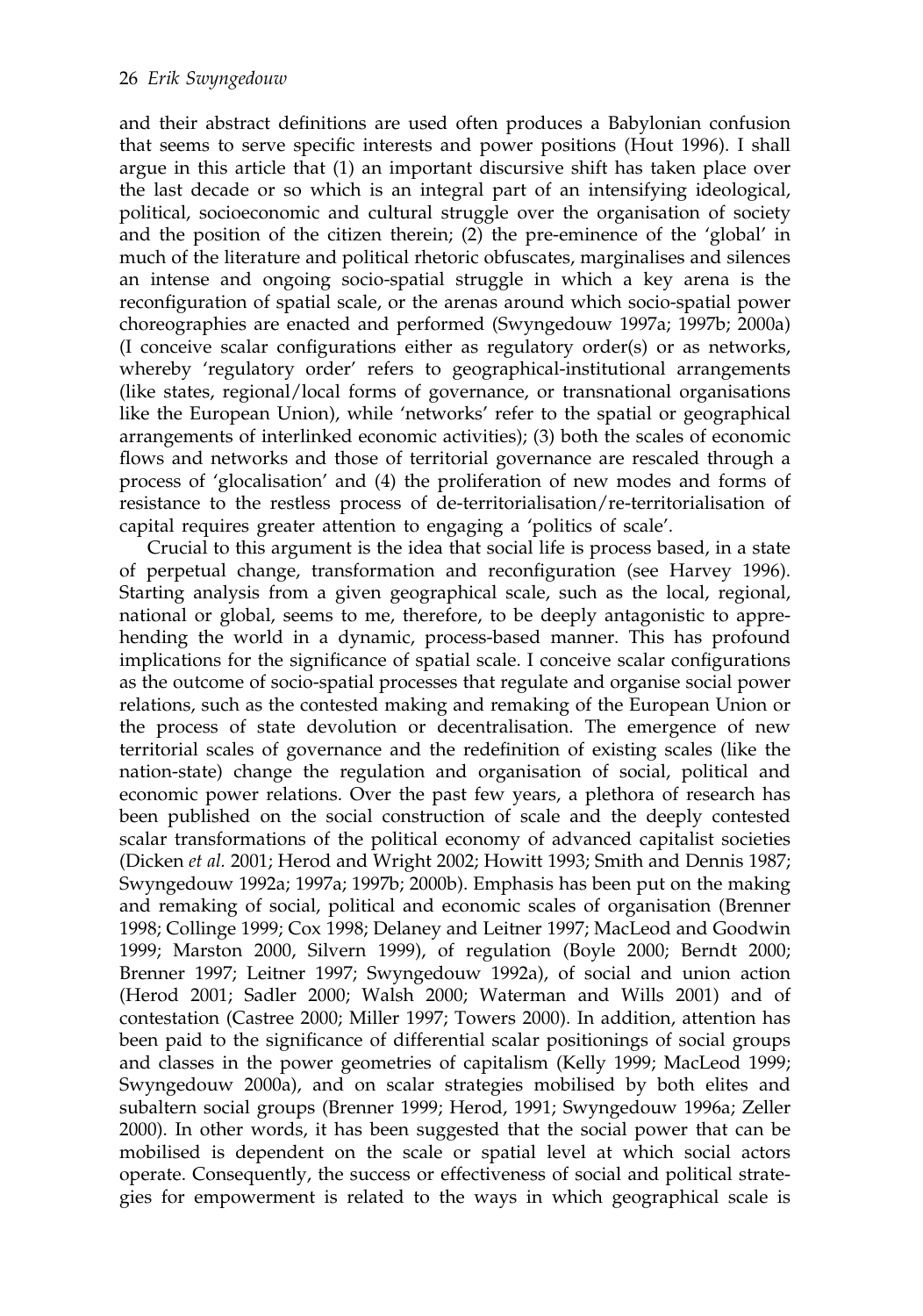actively considered and mobilised in struggles for social, political, or economic resistance or change.

Conceiving the current reordering of political and economic life from a scalar perspective permits one to recast the alleged process of globalisation in ways that is more sensitive to the spatiality of the process, the centrality of the political domain, and the shifting relations and geometries of power.

#### **The Mythical Reality of the 'Global': Globalisation as Ideology and Practice**

The bourgeoisie has through its exploitation of the world market given a cosmopolitan character to production and consumption in every country … In place of the old wants, satisfied by the production of the country, we find new wants, requiring for their satisfaction the products of distant lands and climes. In place of the old local and national seclusion and self-sufficiency, we have intercourse in every direction, universal interdependence of nations. And as in material, so also in intellectual production. The intellectual creations of individual nations become common property. National one-sidedness and narrow-mindedness become more and more impossible, and from the numerous national and local literatures, there arises a world literature. (Marx and Engels 1952, 72).

#### *La Pense´e Unique***: Globalisation as a Western Discursive Orthodoxy**

A rather remarkable discursive shift has taken place over the past decade and a half or so. The 1960s and 1970s were dominated by political-economic theories and political activist movements that were inspired by a strongly internationalist analysis and agenda, based on the view that capitalism has been—from its very beginning—a geographical project of spatial expansion and spatial integration (albeit in highly uneven ways). Internationalisation and globalisation are now presented as processes that are decidedly new and profoundly altering the power geometries in the world economy (Massey 1999; Amin 2002). Although many of the early analyses were crude and often regurgitated uncritically internationalist literature, dating back to the early days of the century (Lenin, Luxemburg, Hilferding), the literature was nevertheless acutely aware of the long-standing internationalism of capitalism. 'Globalisation' was not the buzzword then; instead there were rather more politically inspired concepts such as imperialism and neo-imperialism, neocolonialism, uneven development, the new international division of labour and the like. Many students of the time surely remember reading A.G. Frank, Cardoso and Furtado, Baran and Sweezy, Emmanuel, Samir Amin, Ernest Mandel, Baran and Sweezy, Muller or Braverman, among many others.

During the 1980s, a rather dramatic discursive shift took place in much of the literature and political rhetoric (O'Brien 1992; Group of Lisbon 1994; Ohmae 1995). The world economy had moved—or so it seemed—from the Westphalian nation-state order to fundamental and irrevocably new forms of organisation that transcended the traditional state-based and state-dominated world system. 'Globalisation' emerged as the rhetorical vehicle and analytical device used to describe this allegedly important shift in the economic and political organisation of the world economy and the concept soon moved into the cultural domain too (Featherstone *et al.* 1995). The propagation of this globalisation ideology has become like an act of faith. Virtually every government, at every conceivable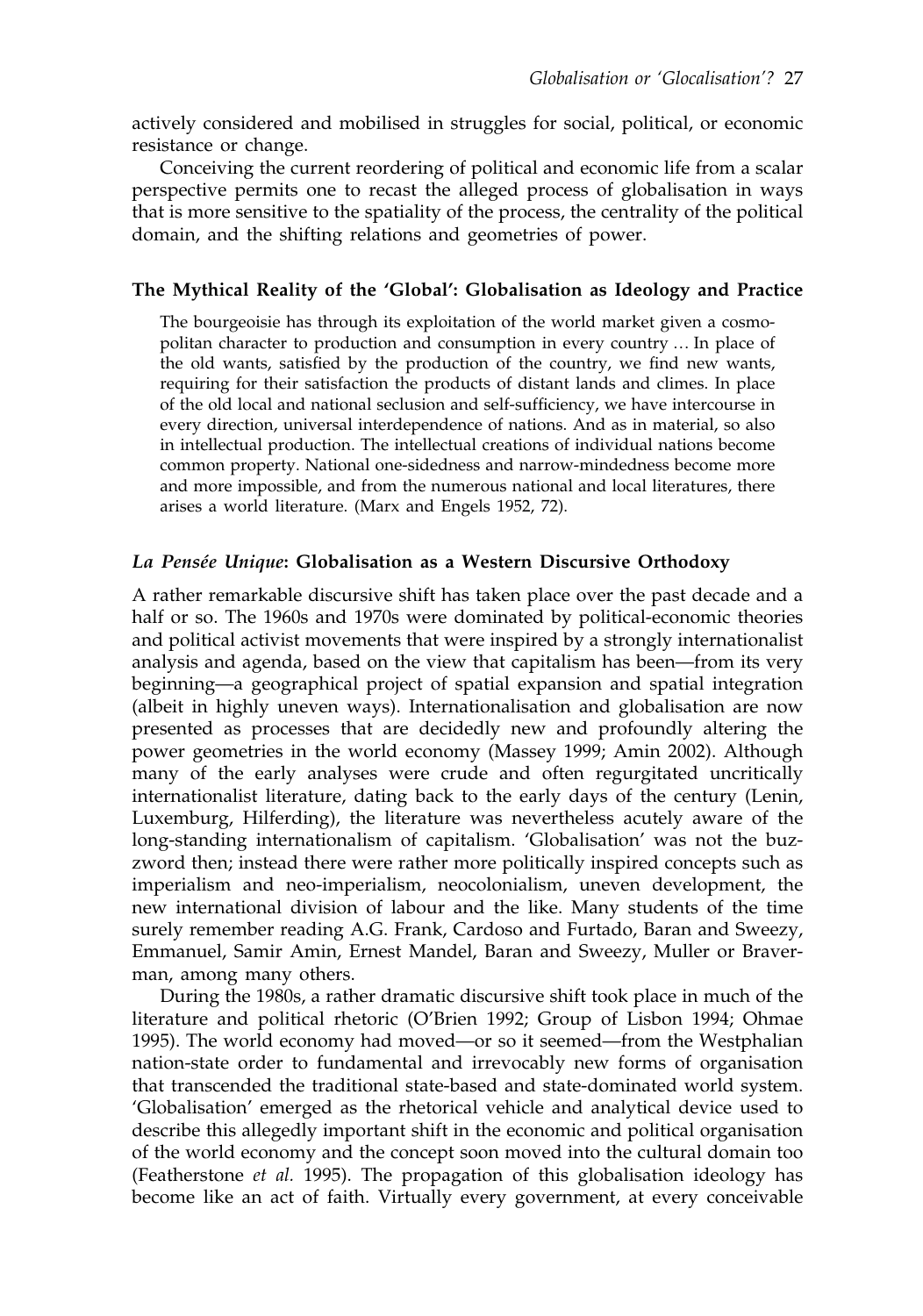scale of governance, has taken measures to align its social and economic policy to the 'exigencies' and 'requirements' of this new competitive world (dis)order (see Peck and Tickell 1995; 2002) and the forces of a new 'truly' free-market based world economy. In light of the real or imagined threat of owners of presumed (hyper)mobile capital relocating their activities, regional and national states feel increasingly under pressure to assure the restoration of a fertile entrepreneurial culture. Fiscal constraint has to be exercised, social expenditures kept in check, labour markets made more flexible, environmental and social regulation minimised, etc. This, then, is heralded as the golden path that will lead regional and national economies to the desired heaven of global competitiveness and sustained growth.

This is quite an impressive discursive shift from the 1960s/1970s mindset, whose broadly leftist internationalist rhetoric was replaced, in the 1980s/1990s, by a neoliberal discourse of market-led internationalism and globalisation. This discursive shift deserves close scrutiny in terms of its ideological content and its relationship to the 'real' economy. The discourse of neoliberal internationalism has become, as French intellectuals labelled it, a *Pensée Unique*, a hegemonic, incontestable and virtually naturalised and self-evident set of arguments and beliefs. This hermetic field of vision defies critique and dissidence, such that alternative visions or voices are marginalised and silenced, or meet with formidable resistance. This monolithic imagination, in turn, flattens the political spectrum and renders the political articulation of alternative positions difficult, if not impossible. *La Pensée Unique* has become the hegemonic academic canon and standard political recipe of an international elite of economists and policy analysts. This combines with a cosmopolitan cultural-economic elite of corporate managers, financial fund managers, consultancy businesses, service providers and the like. A national political elite, both left and right of the traditional political spectre, finds in these arguments an excuse to explain away their inadequacy to link political programmes with an increasingly disenfranchised and disempowered civil society, since dissident voices and alternative political projects do no longer find expression through the standard political arenas. Globalisation is, in fact, a *triadisation* that leaves out much of the world and much more so today than was the case in the 19th or, especially, the early parts of the 20th century. Of course, this ideology of globalisation is a decidedly Western construct, with Japan its reluctantly adopted stepchild. The ethnic conflict that has engulfed the Great Lakes region in Central Africa confirms how the image of a global village is but a simulacrum of a reality. While indicating a reduced global interdependency, it also shows the total disintegration of a region that until fairly recently (mid–1970s) was connected to other parts of the world in a myriad of ways. Sub-Saharan Africa would no doubt benefit from some form of greater global integration. To put it in the old language, today, much of Africa does not even have the luxury any more of being exploited by global capital.

# *Globalisation as a Political Strategy*

In light of the above, invoking globalisation has become part of a powerful political-economic ideology through which capital–labour relationships and relative class power positions are shifted in profound ways. While neoliberal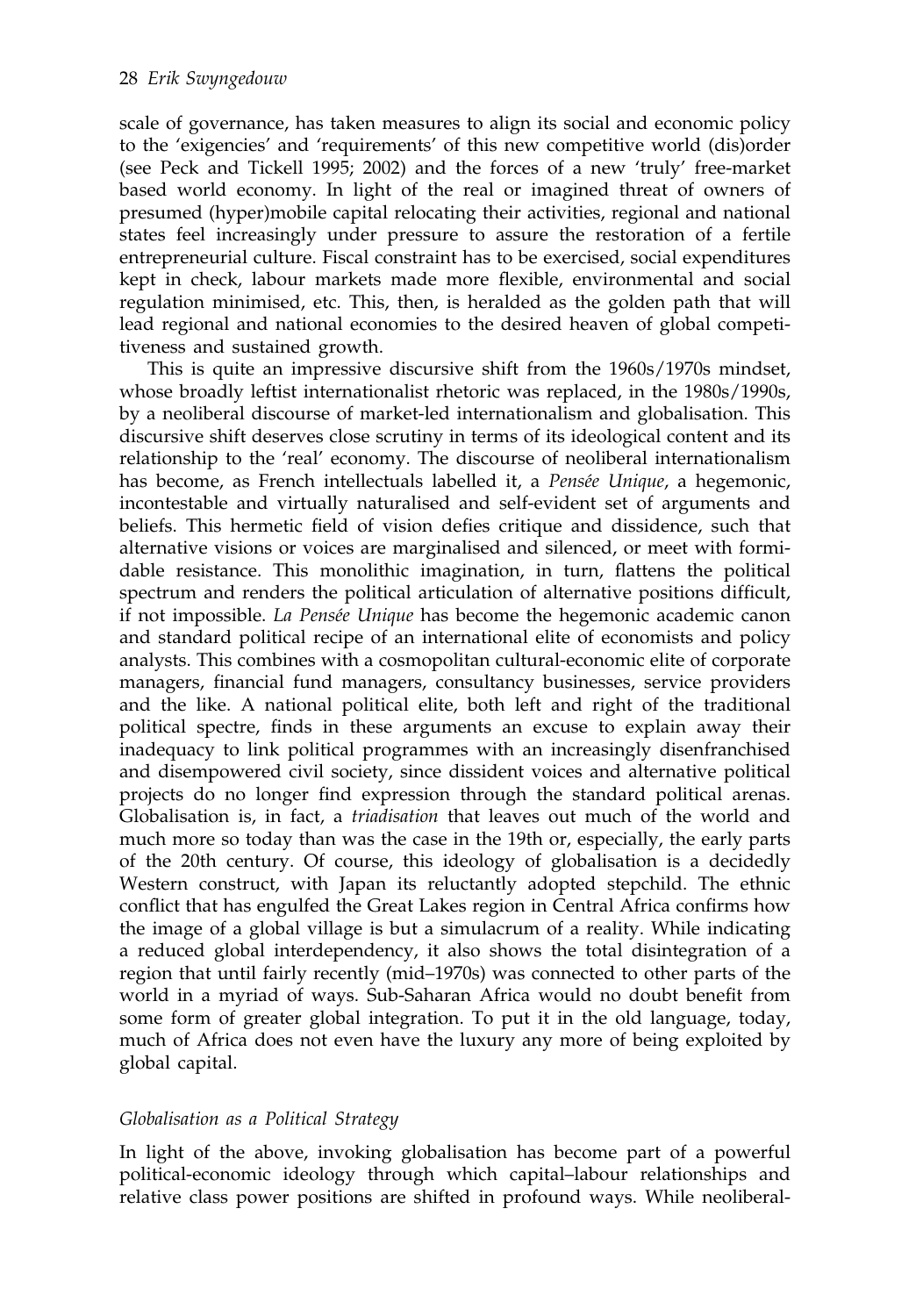ism's ascent in the 1980s revolved around strategies of 'rolling back the state' and engaging in what Gramsci would call a war of position, the 1990s and beyond have been characterised by a much more pervasive 'roll-over' by the state and other forms of governance aimed at politically instituting neoliberalism as an uncontested and incontestable dogma (Peck and Tickell 2002). This war of manoeuvre is today decisively in the camp of capital, usually with strong state support, and centres around social wage issues such as direct and indirect labour cost, labour market rigidities, public debt and public spending, trade liberalisation, privatisation, neoliberal re-regulation, etc.

The hegemony of the globalisation 'thesis' extends from the conservative right to even those who claim to pursue a more inclusive, democratic and socially progressive agenda (such as, for example, Petrella's 'Limits to Competition' (Group of Lisbon 1994) or Tony Blair's vision of the New Britain). This ideology becomes a vehicle for suppressing possibilities of resistance and the formulation of alternative trajectories. As any good historical geographical analysis would easily point out, resistance and the construction of alternative visions and strategies have always been profoundly geographical affairs. It is not surprising that the most radical contemporary movements that attempt to confront this hegemony of vision often feed off a distinctly geographical ferment in which the reclamation of territorial identity and homogeneity finds fertile ground among those who feel deeply and bitterly disempowered by the disabling strategies pursued by those occupying the loci of power. The top score of the National Front in the recent elections in France is a worrying illustration of this.

# *Globalisation as Practice*

Capitalism has always been a decidedly geographical project and globalisation has been part of the capitalist enterprise from at least 1492, if not before. In fact, in many ways, the world economy and culture of the late 19th- and early 20th-century world were as globally interconnected as, and in some ways more so than, the present time. Even a cursory reading of the cultural, economic and geographical accounts of those days would make this abundantly clear in the same way as a more sober statistical comparative analysis would illustrate.

Of course, many of these accounts have always prioritised time and history over geography. The latter was usually understood as contextual and passive. Spatial or geographical strategies were rarely considered as vital and formative in explaining the dynamics of internationalisation. At best, the feeble attempts to take space seriously really resulted in replacing the process of class exploitation and domination by processes of spatial exploitation and domination in which class alliances in one territory exploited class alliances in other territories (Harvey 1995). Despite the proclaimed internationalism of much work on the left, most historical materialist analysis was clearly bound up with the national state and class formation. From Lenin's account of the class struggle in Russia to more recent and innumerable accounts of the formation of working classes and class relations in an equally large number of different places, all presented the illusion of a geographically sensitive historical-materialist analysis. Yet,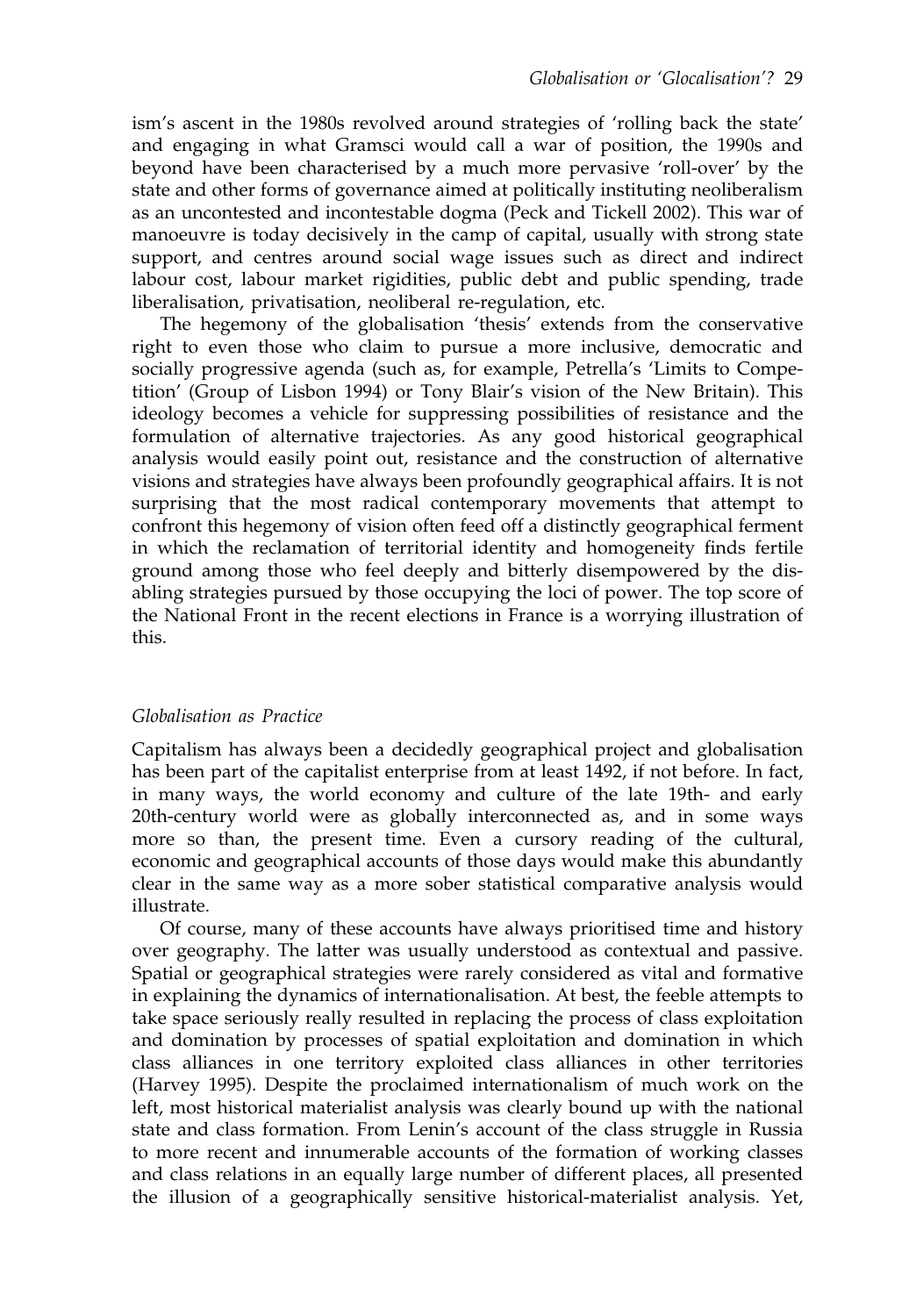much of this literature failed to incorporate the fundamental premise that capitalist geographical dynamics are inherently tied up with processes of territorialisation, de-territorialisation and re-territorialisation and have been so for a long time (Harvey 2003). My quotes from the Communist Manifesto and from Zola's novel indicate as much. I have in recent years rarely come across definitions of globalisation that are significantly better than, let alone differentfrom, the one offered by Marx and Engels, written more than a century and a half ago. In the current phase of profound shake-up of these geographical processes, 'globalisation' is invoked as short-hand to summarise these processes of de-territorialisation and re-territorialisation, but in such a way that makes them equally a-spatial or a-geographical and, as such, profoundly disempowering. It is too easily forgotten that while capital expands its geographical reach and breaks through all manner of geographical barriers, new boundaries are created while older ones are broken down or become more porous.

As Hirst and Thompson (1996; 1999), among others, have pointed out, the process of globalisation is perhaps not as pervasive and total as many make it out to be. They show how—at least until 1913—international interdependence in terms of global trade and foreign direct investment (FDI) was significantly higher compared with the subsequent period of national 'Fordist' development (1925–73). It is only in recent years that we have begun to approach again (at least in relative terms) the conditions of integration that characterised the world economy at the turn of the 20th century. This is, of course, not to say that nothing new has happened. The essence of capitalism is, as Schumpeter showed a long time ago, about perpetual creative destruction in which 'everything that is solid melts into air', but this always happens through geographical change and geographical restructuring. As Harvey (1995, 5) pointed out, 'the adoption of the term "globalisation" signals a profound geographical reorganisation of capitalism, making many of the presumptions about the "natural" geographical units within which capitalism's historical trajectory develops less and less meaningful (if they ever were)'. We have to begin to see how the dynamics of capitalism are about the perpetual reconfiguration of space and spatial organisation in which space is a constitutive moment.

If I am not mistaken, the term 'globalisation' was first coined in the financial press, and not surprisingly so. If anything, the de-territorialisation/re-territorialisation of financial markets has been by far the most significant economicregulatory change. 'Real' capital flows (i.e. those associated with international trade and FDI) dwarf in comparison with flows of purely financial capital. Where total world trade in 1994 amounted to circa US\$4.3 trillion (on an annualised basis), total average *daily* turnover in the financial markets in 1996 skyrocketed to a gigantic US\$1.4 trillion, 90% of which was broadly moving around the earth in search of speculative gain (Swyngedouw 1996b). In 2003, this has increased to well over US\$2 trillion. This profound internationalisation and de-nationalisation of money in the aftermath of the breakdown of the Bretton Woods system and the subsequent monetary disorder has become, as it were, a *pars pro toto* to stand for the globalisation of the whole economy.

Furthermore, the technological and information revolution has increased and intensified cultural globalisation. As mentioned before, while global media flows have become more dense, the actual direct interchange in economic terms with many of the remote places that fill our TV screens on a daily basis has actually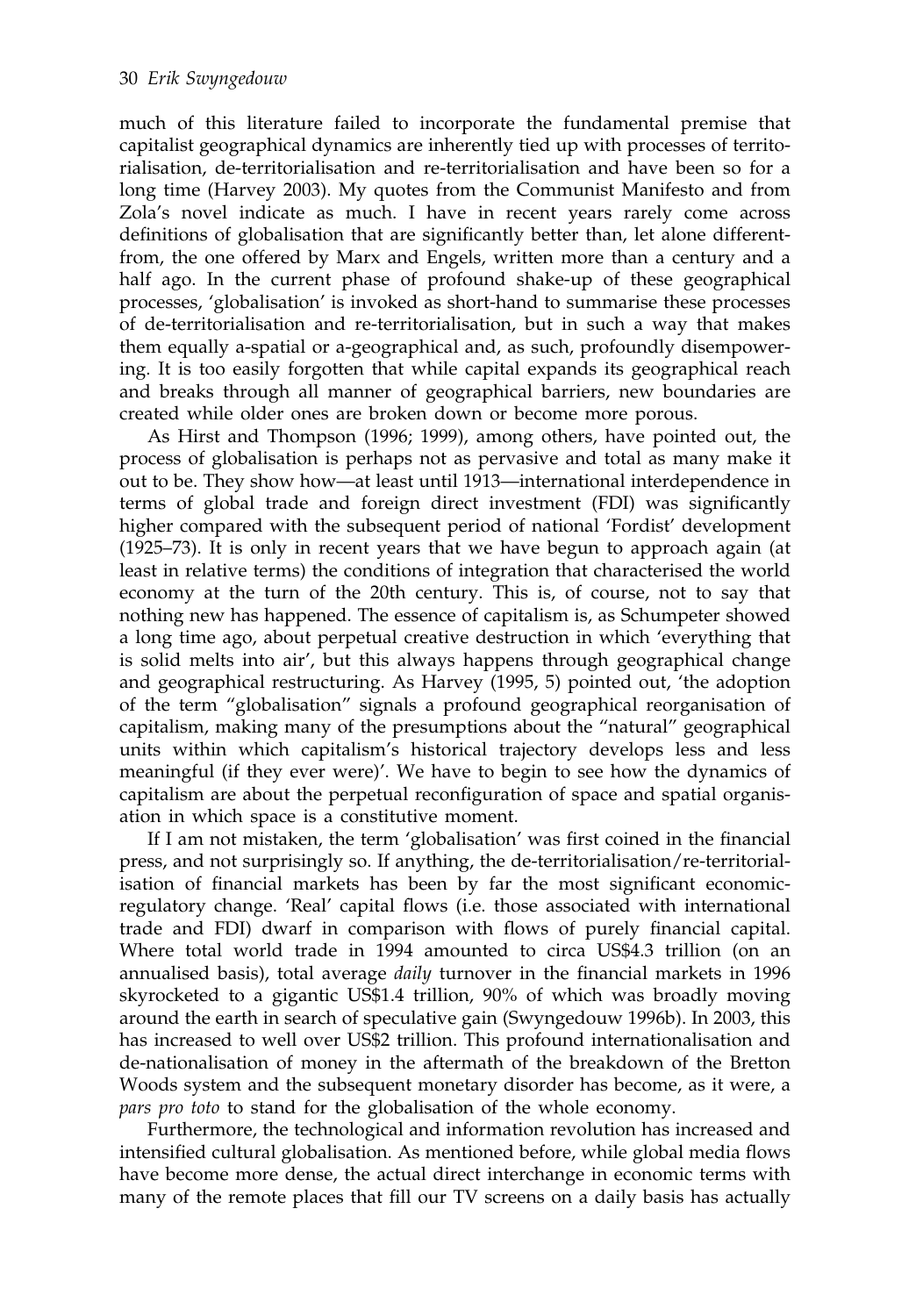disintegrated. The image of the global village may have become a standard cultural icon of the time, but many places have in fact suffered from a diminished interdependence. Of course, the speed of commodity flows has accelerated and this in itself propelled the process of de-territorialisation and re-territorialisation to new heights. Undoubtedly, this acceleration of the ease by which people and commodities overcome the barrier of space is unprecedented.

Arguably the most profound geographical restructuring that has taken place lies in the combined process of acceleration of working class formation in many parts of the world, the hyperurbanisation process that still continues at an intensifying pace, and the mass movement of people (and mainly workers) across space. Of course, this brings with it growing cultural, ethnic, gender and other differentiations among the working class (something that much of recent analysis really does not take into account), but also intensifies the geographical processes that are so central to the current restructuring.

It is in this context not surprising, therefore, to find a great number of geographical tensions, conflicts and struggles arising in many parts of the world, many of which are not even remotely emancipatory, liberating or empowering. Consider, for example, the formidable barriers erected to dissuade migrating labour forces to move freely in search of a livelihood. It is not only events such as the labour unrest in South Korea, the emergence of the first European-wide strike and workers' action against the closure of the Brussels Renault factory (a closure that had everything to do with overproduction in the sector and little with globalisation), the genocide in Central Africa, the resistance against the draconian austerity programme in France, Italy and Germany, and the rise of anti-internationalist and deeply regionalist struggles that bring out the profound spatial tensions and contradictions that arise out of the maelstrom of spatial transformations wrought from recent changes in the organisation of capital circulation processes, but also from the recent waves of plant closures, company restructuring and bank collapses.

#### *Scale, Governance and the Mediation of Power*

The political economy of capitalism is, as alluded to above, a process of continuous transformation of its temporal and spatial horizons. The molecular strategies of capital as mobilised by a myriad of atomistic actors produce rhizomatic geographical mappings that consist of complex combinations and layers of nodes and linkages, which are interconnected in proliferating networks and flows of money, information, commodities and people. The flows that shape and define these networks are of course local at every moment (Latour 1993). Over the past few years, the networked ordering of the economy has become simultaneously more localised or regionalised, on the one hand, and transnationalised, on the other. Authors as diverse as Krugman (1995), Ohmae (1995) and Scott (2000) have pointed out that economic growth is predicated upon locally and/or regionally networked clusters of companies that are globally organised and active. Whether one considers the archetypical example of Silicon Valley, the geographical clusters of companies in 'the Third Italy' or the concentration of financial services in Manhattan or the City of London, each illustrates this process of intense territorial concentration combined with a global reach and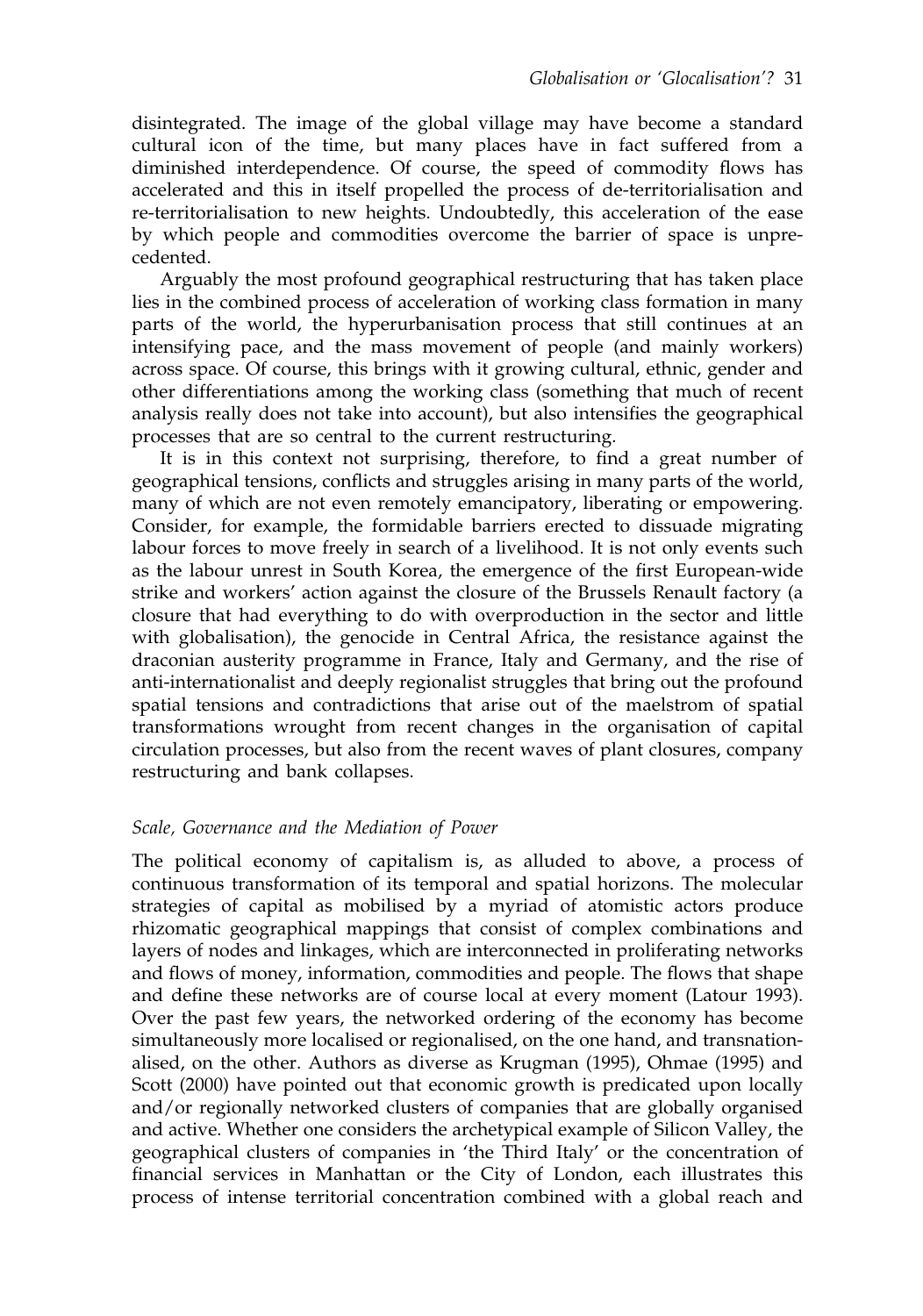outlook. In other words, a scalar transformation of the networks of economic organisation has taken place. Of course, the tensions, conflicts and socio-spatial power geometries that infuse the networks render them inherently unstable, permeable and prone to conflict.

In addition, these economic (and partially cultural and social) networks cannot operate independently from or outside a parallel political or institutional organisation, i.e. a set of territorially constructed institutional arrangements that simultaneously provide some social coherence while permitting and encouraging the extended rearrangement of these economic networks (Jessop 2002). In other words, the economic moment requires its own 'outside' in order to function. Without territorially organised political or institutional arrangements (like the state or other forms of governing) that regulate markets, money and ownership, and organise security and parts of service delivery, the economic order would irrevocably break down.

It has always been the terrain of the political where these tensions were fought, mediated and negotiated, resulting in ever-changing forms of territorial or geographical organisation and the emergence of territorially shifting forms of governance. For a long time and still today, the national state has been singled out as the pre-eminent locus for the crystallisation and resolution of these tensions and conflicts. This has been and still is an important scale for the regulation and negotiation of social, economic and cultural life and for the articulation of the aforementioned processes of de-territorialisation/re-territorialisation. Yet, the historical geography of capitalism and its restless wrestling with the more enduring characteristics of social and political space have always made existing forms of territorial organisation porous, unstable and prone to transgressions and transformations. The production of space through the perpetual reworking of the networks of flows of capital circulation and accumulation discards existing spatial configurations and scales of governance, while new ones are produced. For example, as soon as the Westphalian order was completed by the mid 20th century, it had already begun to transcend itself as national boundaries became more porous and both sub- and super-national scales of governance and organisation became more prominent (Brenner *et al.* 2003).

This deconstruction and reconstruction of spatial scales that are often taken for granted as naturalised units for social existence (much of which is perpetuated in some of the geographical and international relations literature, which often unproblematically singles out particular scalar forms—such as the local, the regional, the national or the global—as the pivotal terrain for analysis) reshuffles social power relationships in important ways. During the 20th century, it was undoubtedly the national state that became the emblematic expression of the pre-eminent political form of territorial organisation.

In the present context of a significant process of rescaling, in which not only the scale of the national state but also other scales of governance and of regulation of social conflict and social reproduction are reshuffled, the ideology of an ungovernable and largely abstract process of global reorganisation takes hold easily. As pointed out above, this ideology has become a powerful weapon in the struggle over the content, democratic accountability and forms of power that emerge in the new scalar configurations that are under construction. It is exactly this revamping of spatial scales and their nested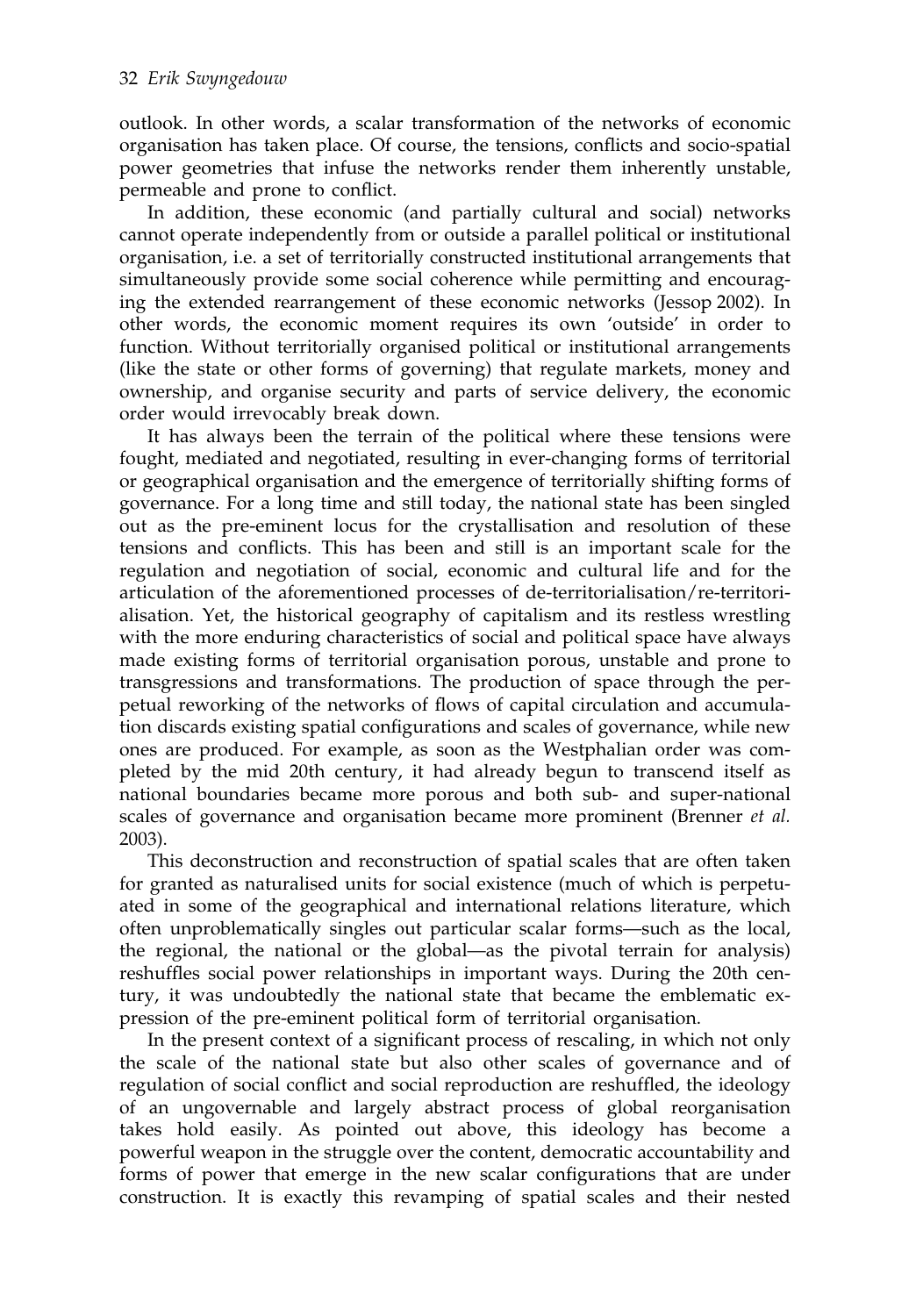articulation that I believe is central to the current process of geographical reorganisation and may provide a more fertile terrain for coming to grips with the political economy of contemporary change (see also Swyngedouw 1997a).

#### **The Reconfiguration of Scale and the Process of 'Glocalisation'**

#### *Defining Scale: The Dialectic of Territorialities and Networks*

In the remainder of this paper, the current process of transformation will be considered from the vantage point of the reorganisation of the geographical scales of economic and political life. In particular, the tensions between the rhizomatic rescaling of the economic networks and flows on the one hand and the territorial rescaling of scales of governance on the other will be the central leitmotiv. Before I can embark on this, I shall briefly summarise the central themes of a 'scalar' perspective:

- 1. Scalar configurations, conceived off either as regulatory order(s) or as networks, as well as their discursive and theoretical representation, are always already a result, an outcome of the perpetual movement of the flux of socio-spatial dynamics. The theoretical and political priority therefore resides never in a particular geographical scale, but rather in the process through which particular scales become constituted and subsequently transformed. There is a continuous tension between 'scales of regulation' and 'scales of networks'. As the latter contract and expand through processes of de- and re-territorialisation, the former emerge as institutionalised territorial compromises that mediate processes of cooperation and competition. Consider, for example, how the contested making and remaking of the European Union constitutes exactly such territorial compromise between territorial 'ordering' and the competitive reorganisation of economic and social networks.
- 2. Struggling to command a particular scale in a given socio-spatial conjuncture can be of eminent importance. Spatial scales are never fixed, but are perpetually redefined, contested and restructured in terms of their extent, content, relative importance and interrelations. The continuous reshuffling and reorganisation of spatial scales are integral to social strategies and serve as the arena where struggles for control and empowerment are fought.
- 3. A process-based approach to scale focuses attention on the mechanisms of scale transformation through social conflict and political-economic struggle. These socio-spatial processes change the importance and role of certain geographical scales, reassert the importance of others and on occasion create entirely new scales. These scale redefinitions in turn alter the geometry of social power by strengthening the power and the control of some while disempowering others.
- 4. Smith refers to this process as the 'jumping of scales', a process that signals how politics are spatialised (1984); in other words, how scalar political strategies are actively mobilised as parts of strategies of empowerment and disempowerment. As the scalar 'gestalt' changes, the social power geometry within and between scales changes.
- 5. There is a simultaneous, 'nested' (like a Russian doll) yet partially hierarchical relationship between territorial scales, while networked scales can relationally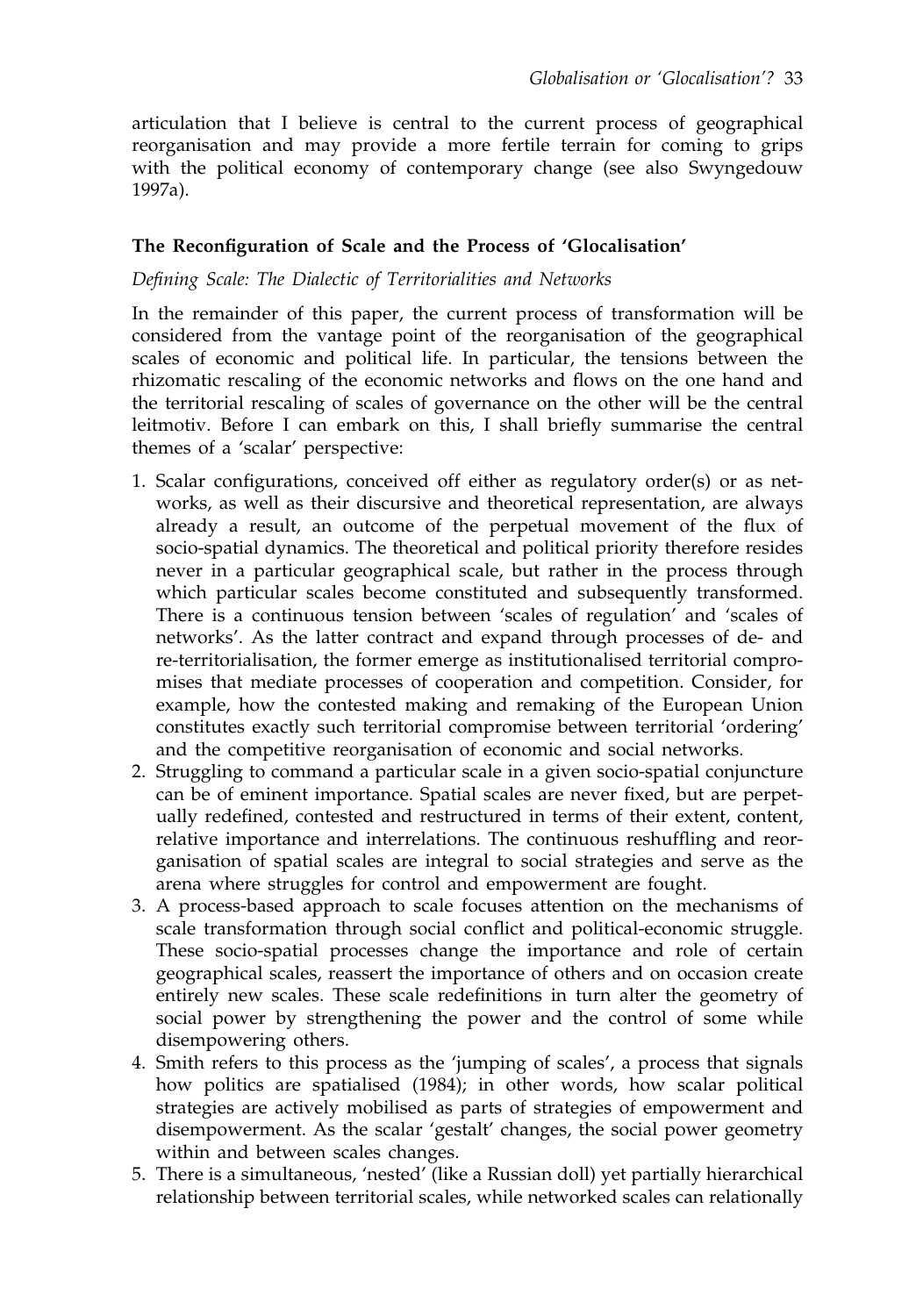# 34 *Erik Swyngedouw*

stretch or contract (Jonas 1994, 261; Smith, 1984; 1993). Clearly, social power along gender, class, ethnic or ecological lines refers to the scale capabilities of individuals and social groups. Engels has already suggested how the power of the labour movement, for example, depends on the scale at which it operates, and labour organisers have always combined strategies of controlling place(s) with building territorial alliances that extend over a certain space ([1845] 1968).

- 6. Scale configurations change as power shifts, both in terms of their nesting and interrelations and in terms of their spatial extent. In the process, significant new social, economic or political scales are constructed, while others disappear or are altered.
- 7. Scale also emerges as the site where cooperation and competition find a (fragile) standoff. For example, national unions are formed through alliances and cooperation from lower-scale movements and a fine balance needs to be perpetually maintained between the promise of power yielded by national organisation and the competitive struggle that derives from local loyalties and inter-local struggle.
- 8. Processes of scale formation are cut through by all manner of fragmenting, divisive and differentiating processes (nationalism, localism, class differentiation, competition and so forth). Scale mediates between cooperation and competition, between homogenisation and differentiation, between empowerment and disempowerment (Smith 1984; 1993).
- 9. The mobilisation of scalar narratives, scalar politics and scalar practices, then, becomes an integral part of political power struggles and strategies. This propels considerations of scale to the forefront of emancipatory politics.

# *Scale Transformations*

In sum, spatial 'scale' has to be theorised as something that is 'produced'; a process that is always deeply heterogeneous and contested. If the capacity to appropriate place is predicated upon controlling space, then the scale over which command lines extend will strongly influence this capacity to appropriate place. More importantly, as the power to appropriate place is always contested and struggled over, then the alliances social groups or classes forge over a certain spatial scale will shape the conditions of appropriation and control over place and have a decisive influence over relative socio-spatial power positions. All this suggests that the continuous reshuffling and reorganisation of spatial scales are an integral part of social strategies and struggles for control and empowerment. In a context of heterogeneous social, cultural, economic and ecological regulations, organised at the corporeal, local, regional, national or international level, mobile people, goods and capital and hypermobile information (networked) flows permeate and transgress these scales in ways that can be deeply exclusive and disempowering for those operating at other scale levels (Smith 1988a; 1988b). Geographical configurations as a set of interacting and nested scales (the 'gestalt of scale') become produced as temporary stand-offs in a perpetual transformative, and on occasion transgressive, socio-spatial power struggle. These struggles change the importance and role of certain geographical scales, reassert the importance of others, sometimes create entirely new significant scales, but—most importantly—these scale redefinitions alter and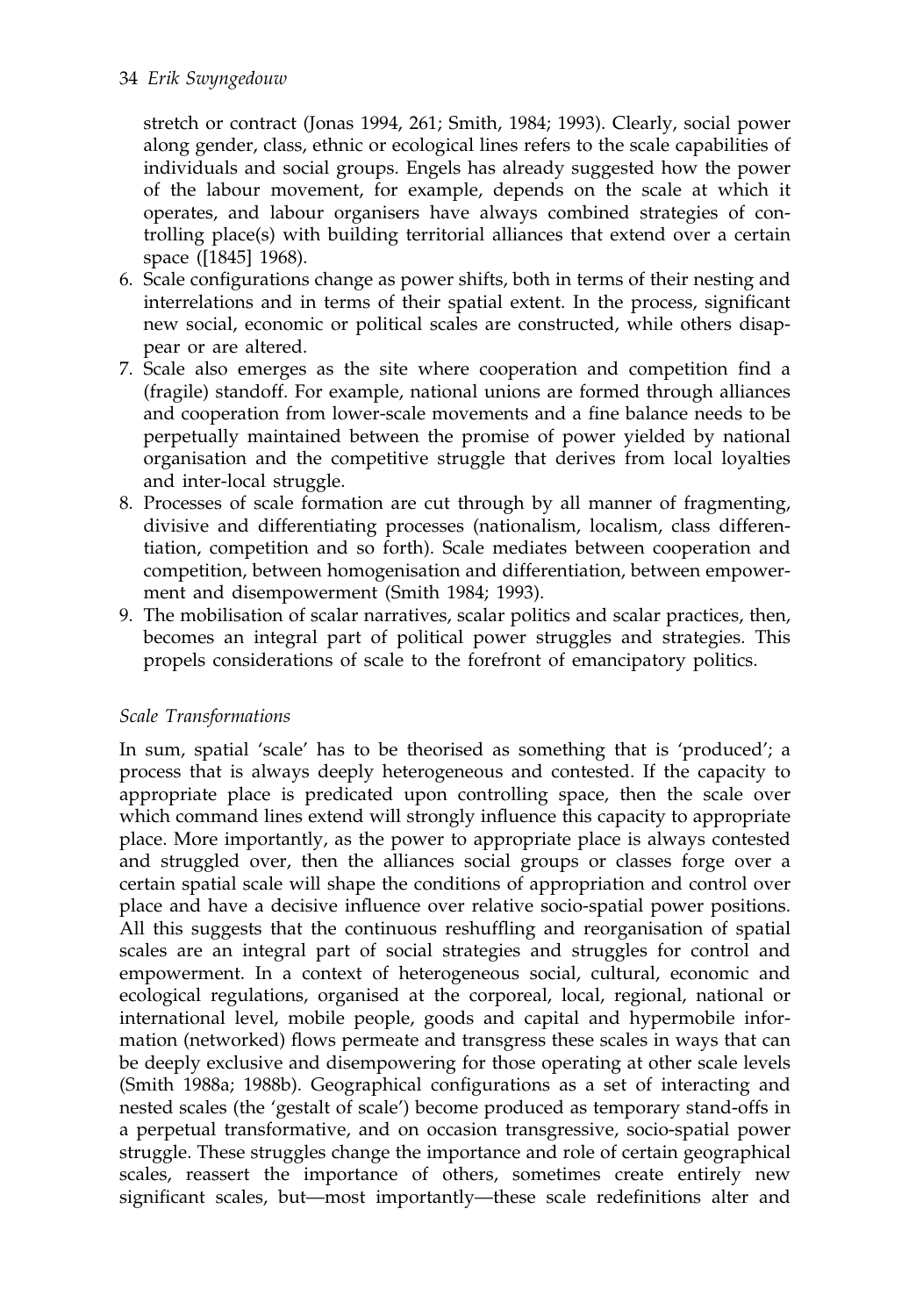express changes in the geometry of social power by strengthening the power and control of some while disempowering others (see also Swyngedouw, 1993; 1996a). This is exactly the process that Smith refers to as the 'jumping of scales', a process that signals how politics are spatialised by mechanisms of stretching and contracting objects across space (1993):

This (stretching process) is a process driven by class, ethnic, gender and cultural struggles. On the one hand, domineering organizations attempt to control the dominated by confining the latter and their organizations to a manageable scale. On the other hand, subordinated groups attempt to liberate themselves from these imposed scale constraints by harnessing power and instrumentalities at other scales. In the process, scale is actively produced. (Jonas 1994, 258)

The historical geography of capitalism exemplifies this process of territorial 'scalar' construction of space and the contested production of scale. Capitalists have usually been very sensitive to and have skilfully strategised around issues associated with the geographical scale of their operations, while paying careful attention to the importance of controlling greater spaces in their continuous power struggle with labour and with other capitalists. Similarly, effective oppositional strategies have equally been sensitive to issues of scale. Consider, for example, how environmental movements have occasionally been successful in mobilising local issues into performative political strategies at higher scales.

Scale emerges as the site for control and domination, but also as the arena where cooperation and competition find a fragile stand-off. For example, national unions are formed through alliances and cooperation from lower-scale movements. A fine balance needs to be perpetually maintained between the promise of power yielded from national organisation and the competitive struggle that derives from local loyalties and inter-local struggle. Similarly, cooperation and competition among capitals is also deeply scaled (Herod 1991; Smith and Dennis 1987). Of course, the process of de-territorialisation/re-territorialisation shatters spatial scales and new-scaled configurations emerge as boundaries are transgressed and new frontiers erected. During periods of great social, economic, cultural, political and ecological turmoil and disorder, when temporal and spatial routines are questioned, broken down and reconfigured, important processes of geographical rescaling take place that interrogate existing power lines while constructing new ones. Over the past twenty years or so, this is exactly what seems to have happened. The new political-economic and cultural-ecological conditions have once again shattered existing boundaries, produced new ones and rearticulated spatial scales in ways that are at times promising and at others disturbing. These new scale formations are never socially neutral. Both scales of regulation/reproduction and of production have changed, but while social regulation tends to have moved to the individual, the private or the bodily, some scales of production and reproduction (but by no means all) have asserted a greater spatial reach and extent. In the next section, some of the central transfigurations of scale and the emerging new 'gestalt of scale' will be documented.

# *The 'Fordist' Production of Scale and Its Contradictions*

The pivot of West European 'Fordist' regulation centred on the national state. This was the pre-eminent scale at which conflicts were contested and compro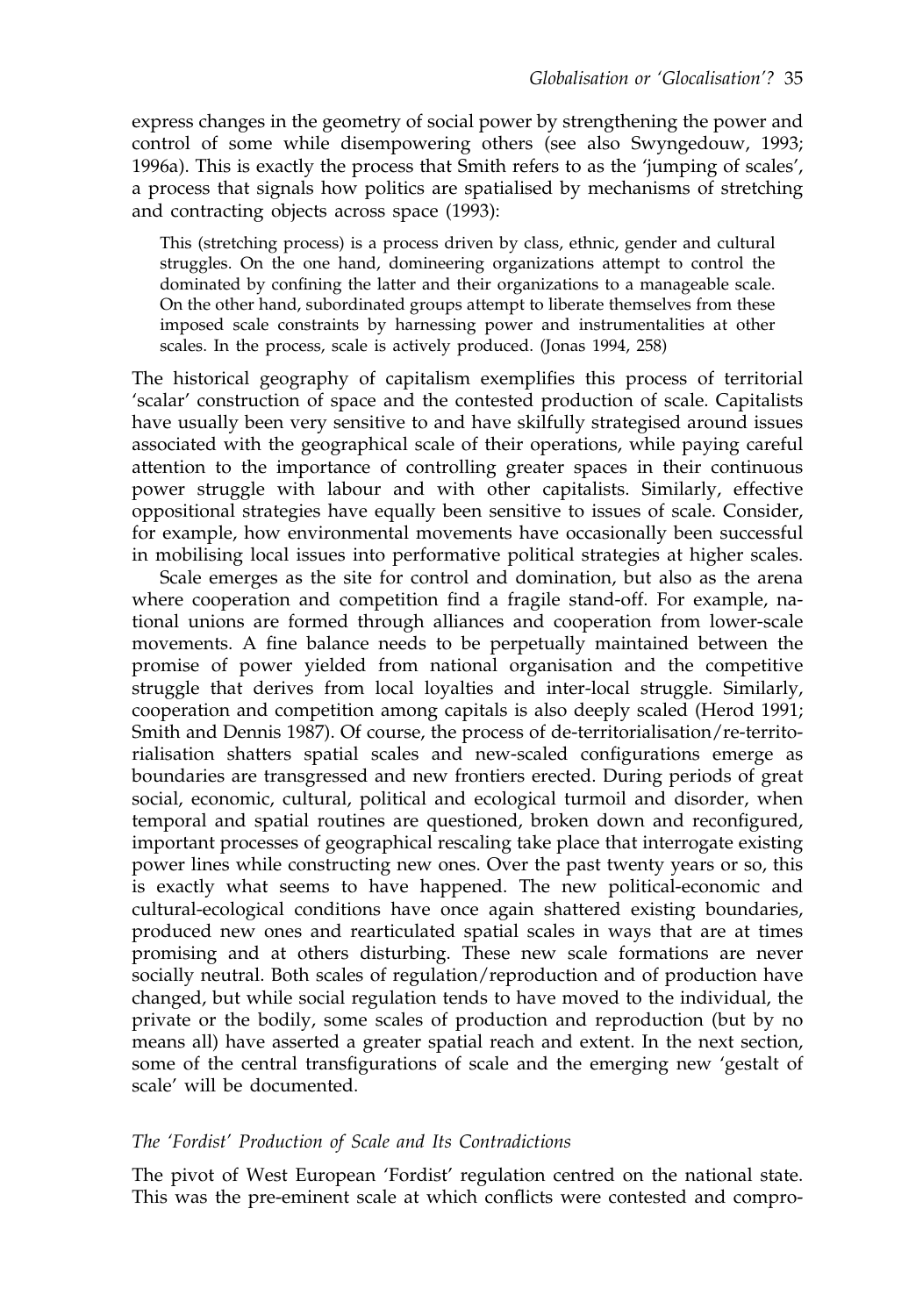mises settled (Swyngedouw 1990; Altvater, 1993; Jessop 1993a; 2002). The foundations of the Fordist state and the social regulation of labour relations resided specifically in the struggle of the labour movement to transcend local shopfloor struggle and to 'jump scales' through gaining increasing power at the level of the state. Similarly, the Keynesian view of macro-economic policies constructed a precarious but increasingly important bond between the state and national private capital. An institutionalised tripartite setting was created whose main focus was on treading a fine line between competition/struggle on the one hand and cooperation/compromise on the other, particularly around the production/ consumption nexus.

Quite clearly, command over the accumulation process remained firmly in the hands of private capital that took an outspoken agglomerated urban-regional form, while the reproduction process became increasingly centred on the nuclear family and its associated sexual/gender divisions. The regulatory homogenisation across national space of a series of socioeconomic aspects (wages, social policy, state intervention, socioeconomic norms, rules and procedures) was articulated with a highly uneven local and regional development process. Although 'the local state' scale lost much of its power, it remained the arena for a whole host of centrally important 'community politics'. Consequently, the national state became, both in theory and in practice, the pre-eminent and almost naturalised scale through which both subnational and international processes were articulated and understood.

This state-based regulation altered the form and structure of competition, partly as a result of the greater scale at which individual capitals began to operate. The productivity/consumption nexus permitted a steady expansion of the 'national' economy. However, the gradual internationalisation of production and accumulation contributed to more intense competition in the international arena (Moulaert and Swyngedouw 1989). This growing internationalisation of production—particularly from the mid–1950s onwards—amidst a mosaic of nationally regulated consumption spaces would prove to be a fundamental dilemma. While the networks of capital 'jumped scales' for the organisation of production through both intensification and extension of their flows and networks, consumption and reproduction remained fundamentally nationally regulated. In addition, the regulation of the various functions of money operated at a variety of scales. During the inter-war period, money was predominantly nationally regulated, without an international anchoring value. The collapse of the financial system in the early 1930s reinforced calls for some form of international cooperation to prevent beggar-thy-neighbour devaluationary policies without, however, sacrificing international competition.

The Bretton Woods agreement embodied such compromise; a compromise that remained shaky, contested and subject to change as the economic internationalisation process accelerated during the post-war period. Only the hegemonic power of the US could maintain some sort of relative cohesion. This compromise was anchored on the dollar–gold standard, which stabilised the international monetary system by providing a relatively secure container of value. However, while regulating the value of money was cemented into the rules of the Bretton Woods agreement and policed by the International Monetary Fund (see Swyngedouw 1992a; 1996b; Leyshon and Tickell 1994), credit or the issuing of money, in contrast, remained firmly at the level of the nation-state. In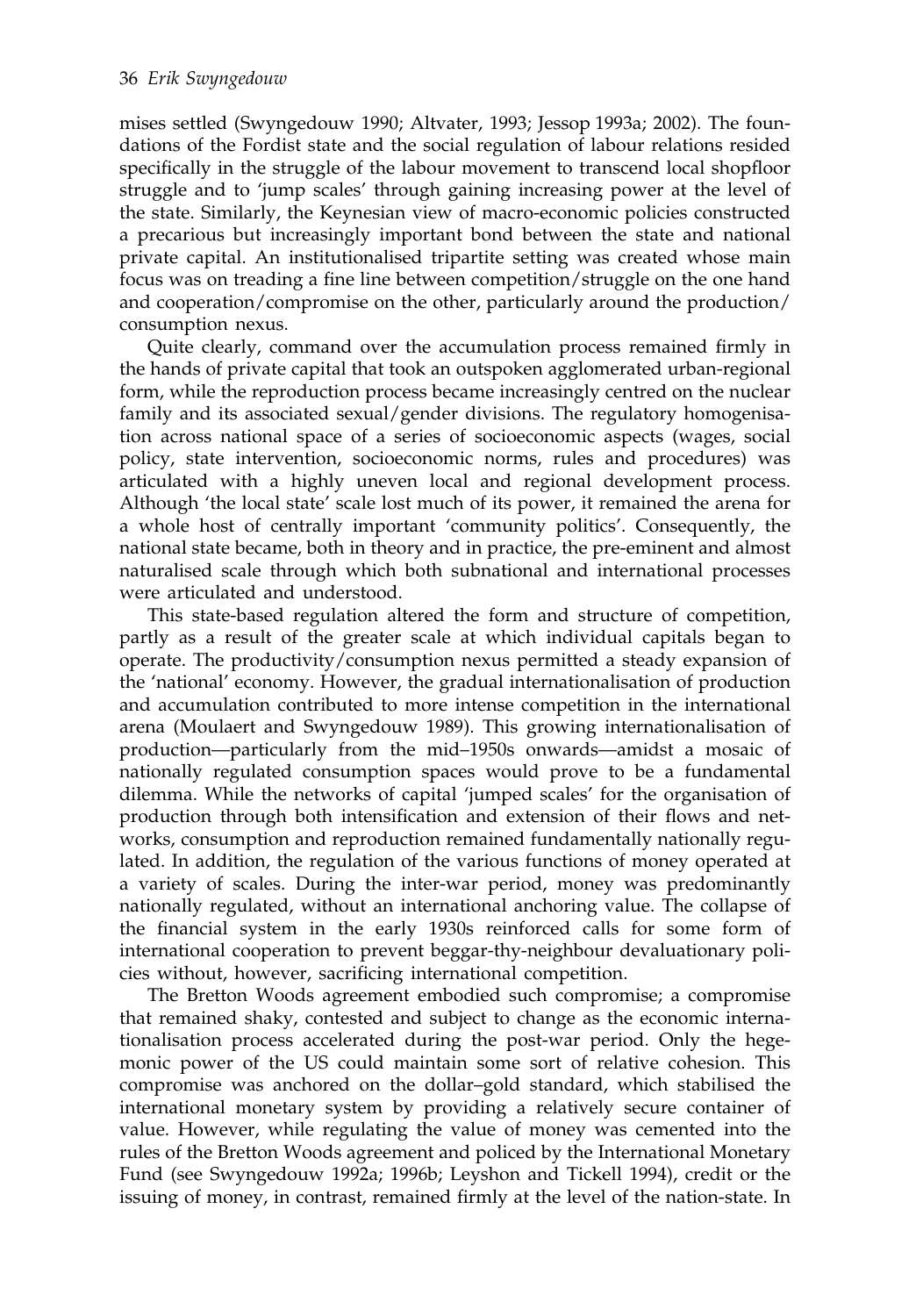short, different forms and functions of money were regulated at different scales, which, of course, would result in serious tensions and friction due to the conflicting nesting of these various spatial scales.

In short, 'Fordism' was not a condition or stable configuration. Rather, it refers to a dynamic, contested and always precarious process of socio-spatial change during which a nested set of new or redefined spatial scales were produced. During the decades of the making and breaking of Fordism, new scale forms and new tensions between scales have gradually emerged. Out of this maelstrom scales have been redefined, restructured and rearticulated.

#### *Rescaling 'Glocal' Disorders: The Post-Fordist Conundrum*

What is generally referred to as 'post-Fordism'—a problematic generic term that now seems to cover almost everything and thus nothing in particular (see Amin 1994)—is a series of a highly contested, deeply contradictory and variegated processes and power struggles that often revolve around scale, the control over particular scales, the content of existing scales, the construction of new scales and the articulation between scales. Indeed, the so-called 'crisis of Fordism' implies a significant territorial rescaling of a series of regulatory practices (see Moulaert *et al.* 2001; Peck and Tickell 1994; Jessop 1994a). In particular, regulatory codes, norms and institutions are spatially shifted from one scale to another. These rescalings are invariably highly contested and the outcome varies considerably from scale to scale, both horizontally and vertically. The nature, substance and configuration of the new scales and their 'nesting' attest to changing relative power positions of social groups and classes. Nevertheless, the accumulation imperative (which is, of course, always place bound) and the quest to sustain the circulation of capital seems to be of paramount importance, although the specific mechanisms through which this takes places can vary enormously from one scale to another. The overall pattern is one that I have termed elsewhere 'glocalisation' (Swyngedouw 1992a; 1992b; see also Luke 1994) and refers to (1) the contested restructuring of the institutional level from the national scale both upwards to supra-national or global scales and downwards to the scale of the individual body or the local, urban or regional configurations and (2) the strategies of global localisation of key forms of industrial, service and financial capital. In what follows, we shall first consider the networked rescaling of the economy and then move on to articulating the territorial rescaling of scales of governance

#### **Rescaling Economic Networks/Rescaling Territorialities of Governance**

# *The Rescaling of the Economy*

The economic success of cities and regions is highly dependent on the local sectoral and institutional configuration and on the framework of governance in which regional or urban economies are embedded. As locational opportunities expand and locational capabilities increase, so does the importance of 'local' characteristics of cities and regions in maintaining or asserting their global competitive advantages. Indeed, the enduring economic success of regional configurations such as Ile de France, London, Bavaria, Flanders, Randstad Holland and others suggests that competitive success is indebted to specific and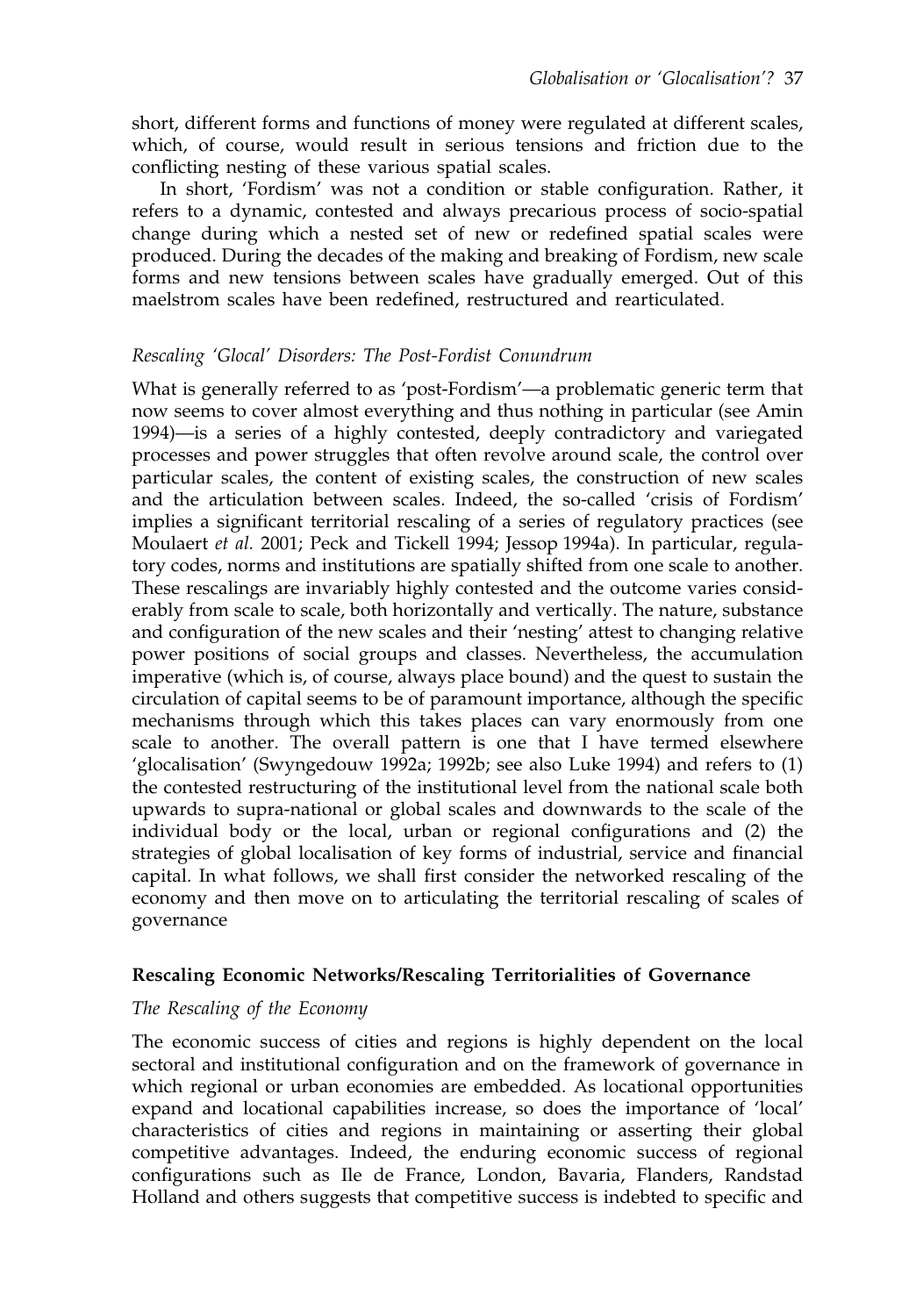historically created forms of territorial and socio-institutional organization (Swyngedouw 2000a). These regional economies are characterised by often highly specialised local or regional *fillières* that are embedded in local institutional, political or cultural frameworks. They often cooperate locally but compete at a global scale (Salais and Storper 1993; Swyngedouw 2000c). A variety of terms have been associated with such territorial economies, such as 'learning regions' (Maskell and Malmberg 1995), 'intelligent regions' (Cooke and Morgan 1991), *milieux innovateurs* (Aydalot 1986), 'reflexive economies' and 'competitive cities' (Philo and Kearns 1994), etc. At the same time, new organisational strategies have been identified, such as the 'embedded' firm (Grabher 1993), vertical disintegration (Scott 1988), strategic alliances and so forth. Similar processes can be identified in the service sector (Moulaert and Djellal 1990).

Surely, such territorial production systems are articulated with national, supra-national and global networks. In fact, intensifying competition on an expanding scale is paralleled exactly by the emergence of locally/regionally sensitive production milieux. Yet, these localised or regionalised production complexes are organisationally and, in terms of trade and other networks, highly internationalised and globalised. The insertion of firms in a dense network of particular regional production milieux is part and parcel of a strategy of globalisation and global integration. In fact, the 'forces of globalisation' and the 'demands of global competitiveness' prove powerful vehicles for the economic elites to shape local conditions in their desired image: high productivity, low direct and indirect wages and an absentee state (Group of Lisbon 1994). Companies are simultaneously, intensely local *and* intensely global.

These 'glocalising' production processes and inter-firm networks cannot be separated from 'glocalising' levels of governance. The rescaling of the regulation of wage and working conditions or the de-nationalisation/privatisation of important companies and public services throughout Europe, for example, simultaneously opens up international competition *and* necessitates a greater sensitivity to subnational conditions. The bureaucratic regulation of the wage nexus at the scale of the national state (something that the labour movement struggled hard for throughout most of the 20th century) became more problematic as a significant part of the production system super-nationalised. The globalisation of the firm and of the economy paralleled a decentralisation of the regulation of wage and other working conditions. The lowering of the scales of the regulation of work and of social reproduction coincided with an increasing scale in the organisation of the economy and the forces of production. This is just one of many possible examples of the growing separation between the networked scales of production and the territorial scales of regulating reproduction.

This internationalisation process also questioned traditional forms of oligopolistic competition and inter-firm collaboration within states, which was increasingly replaced by global strong competition between 'glocalising' companies. The nesting and articulation of geographical scales becomes internalised in firm and inter-firm networks that reach from the local to the global and back again. Surely, success in these matters is always fleeting and permanent restructuring and reorganisation are central to maintaining a competitive position in a world where boundaries are shattered (while new ones are created). This became particularly acute as a number of cities, regions and countries became increasingly less competitive and felt the sting of de-industrialisation and crisis, while others prospered relatively.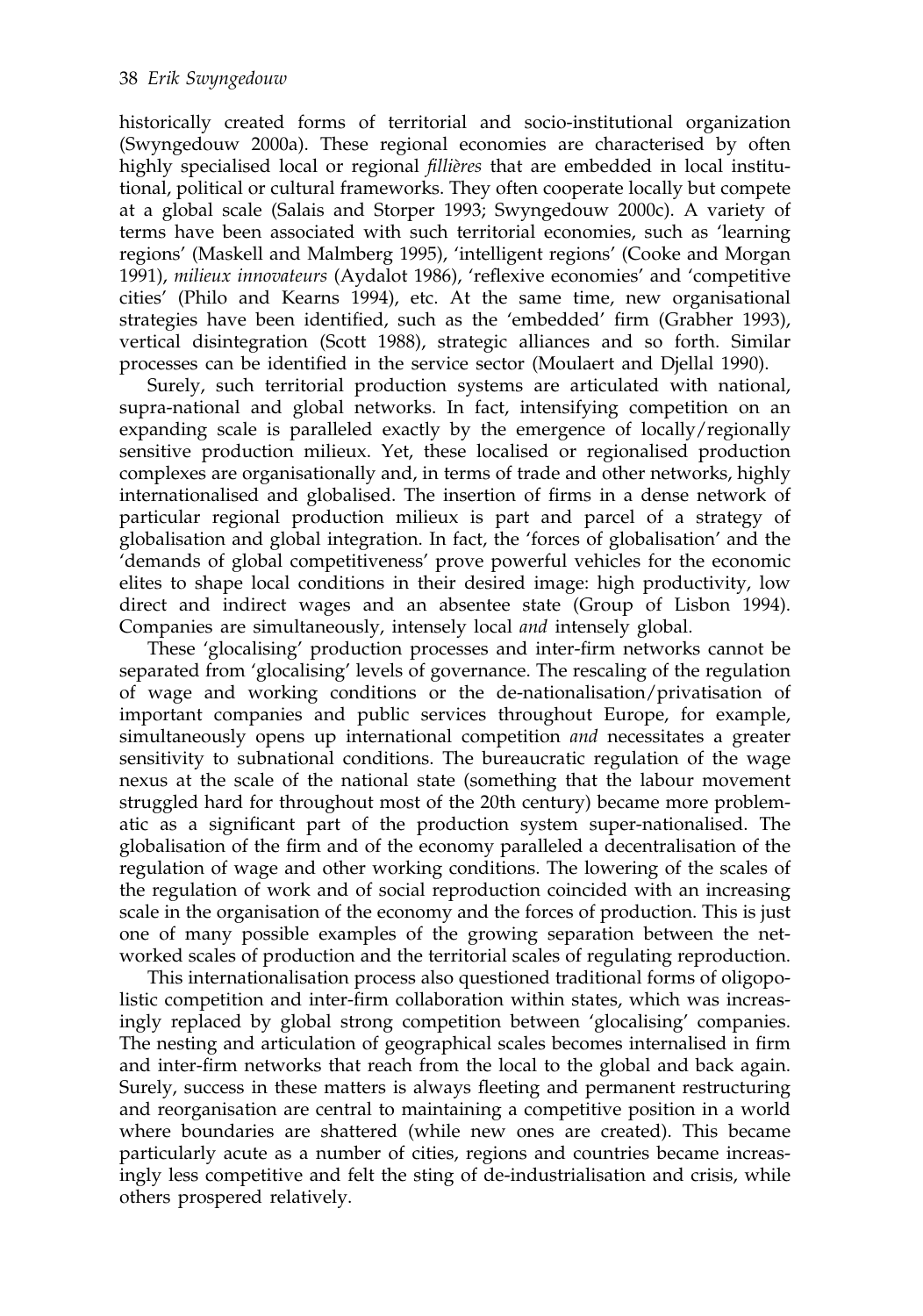Differentiation and fragmentation at all levels became the corollary of internationalisation, globalisation and the creeping imposition of a total(ising) commodity culture. As Debord argued a long time ago, the commodity as a heterogeneous and perpetually changing and expanding spectacle has attained the total occupation of social life (1970). The tensions between a set of decidedly local/regional cultures, the growing inter- and intra-regional disparities and the fragmentation, pulverisation and proliferation of bodily, local, regional or national identities in a homogenising global cultural landscape and consumption norm prompted more intense resistance to the imposed cultural norms, which revolved increasingly around the tyranny of a spreading market-Stalinism (Robertson 1995).

Perhaps the most pervasive process of 'glocalisation' and redefinition of scales operates through the financial system (Swyngedouw 1996b). When the Bretton Woods agreement broke down in 1972 as a result of the tensions associated with differential territorial scalings of regulating money on the one hand and the expanding scale of production and trade on the other, the global financial order was shattered. In the interstices of this mosaic, new global–local arrangements, new money flows and new geographical configurations would emerge. As Jeelof (1989) has already pointed out, the volatility in the money markets made production planning extremely risky and uncertain. The internationalisation of production and world planning of production chains and input/ output flows, which characterised much of the post-war international division of labour, became a high-risk strategy. Different locations of production as well as sites of production and sites of commercialisation were located in different currency zones and subject to often rapid and dramatic relative exchange-rate fluctuations. This made a shambles of long-term corporate strategic location planning.

A new mosaic of uneven development emerged in which the financial sector itself, now liberated from the cocoon of fixed exchange rates, would itself become an key arena for capital accumulation and feverish expansion. The 'liberalisation' of the global financial system signalled the end of an integrated monetary world space and, consequently, reaffirmed a mosaic of different national moneys. Most currencies would fluctuate in relative value *vis-a`-vis* each other, depending on the combination of national economic and monetary policies on the one hand and international money flows on the other. Attempts to regulate money at new supra-national, subglobal (such as the successive attempts to stabilise currencies within the European Union) and geographical scale levels proved to be extremely difficult and rife with geostrategic tensions and inter-state rivalries. Of course, national monetary and economic policies matter, but in ways that are profoundly different from the mechanisms that operated during the Bretton Woods era. In particular, monetary policy began to figure as a key vehicle in economic growth policies as Keynesian domestic demand-based expansion policies began to give way to strategies aimed at expanding international trade and at achieving an improved competitive position in the global market place (Drache and Gertler 1991).

More importantly perhaps, the liberated money markets and the volatility of the international money markets created a new market environment. Buying and selling currencies and speculating on exchange rate fluctuations allowed for the development and rapid growth of a speculative foreign exchange (Forex) and, from the mid-1980s, a burgeoning derivatives market (see Swyngedouw 1996b).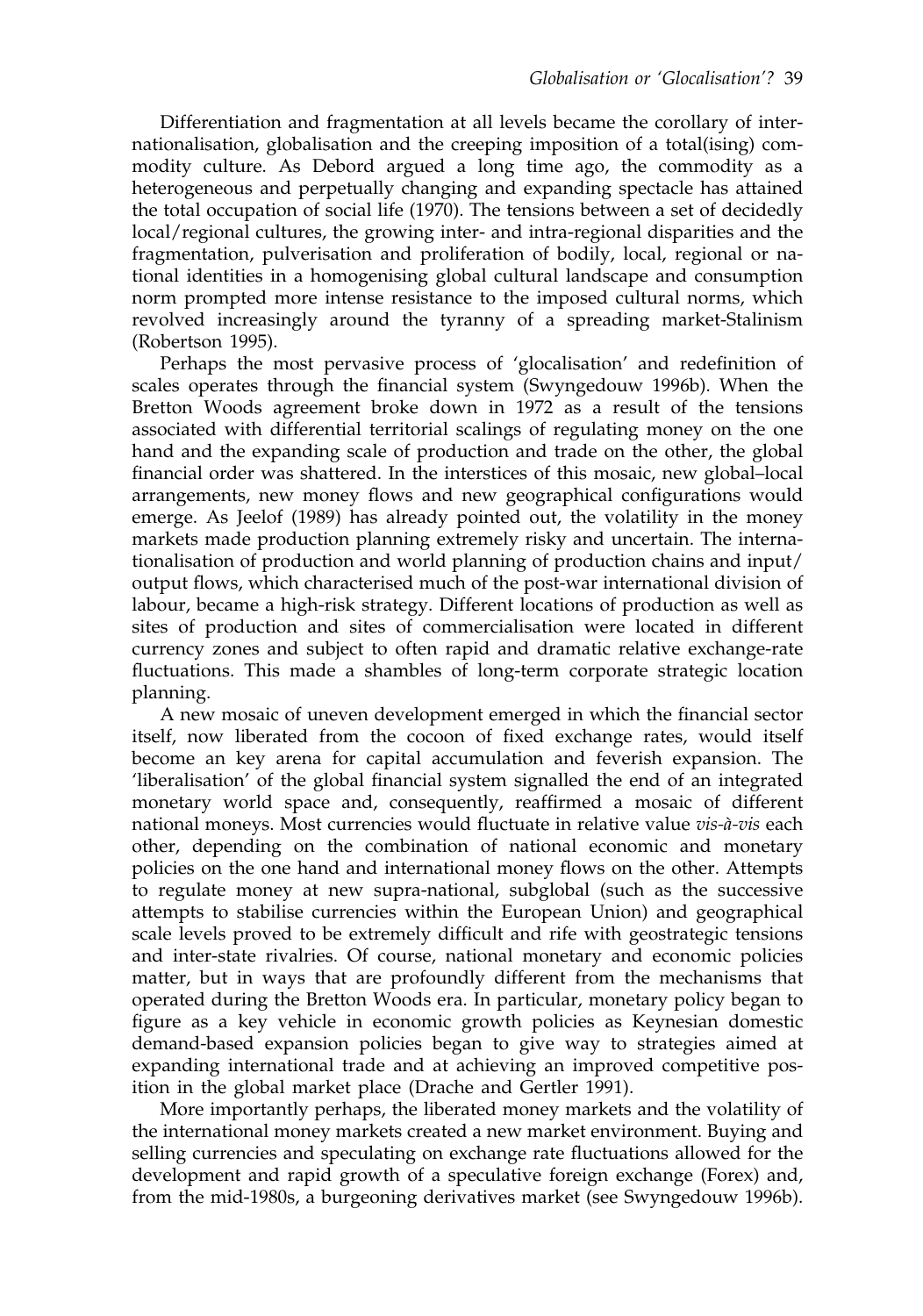Interestingly enough, making money by buying and selling money and speculating on future currency values (however near this future may be) became a prime vehicle for accumulation. Money as expressions of value-in-motion and capital as claims to future (labour) time established an arena for frenzied financial activities. Speculating on future values and the buying-of-time proceeded through the creation of new spaces and spatial relations. For example, the Forex market grew from a modest US\$15 billion in 1970, when most deals were directly related to settling trade, to well over US\$2 trillion today.

The bulk is driven by constant hedging, arbitrage and speculative positiontaking in the international financial markets, which are organised as extensive networks of nodal points and inter-nodal flows. Almost all deals involve spatial transfers of money as well as changes in the relative positions of a state's currency values (which, in turn, influence interest rates, buying capacity, competitive positions, trade flows, monetary and fiscal policy and so forth). This volatility enables speculative gain, while the flows of money further contribute to reaffirming these fluctuations. The bumpy history of the European Monetary Union, for example, illustrates how the confrontation of national demands and global financial integration and strategies result in perpetual tensions and continuous friction (Gros and Thygesen 1992; Leyshon and Thrift 1992). The hotly contested implementation and adoption of the euro is an example of how a particular politics of scale is inserted in this emerging new scalar gestalt of money.

# *The Rescaling of the State and Other Institutional Forms*

What seems to be of great importance in this context of a glocalising economy, culture and politics is the changing position of the scale of the state. While this was although by no means the only pivotal scale for the regulation and contestation of a whole series of socioeconomic and class practices in the post-war period, the relative position and importance of the state are shifting in decisive ways. In a context in which the capital/labour nexus was nationally regulated while the circulation of capital spiralled out to encompass ever larger spatial scales, there was a concerted attempt to make the 'market imperative' the ideologically and politically hegemonic legitimisation of institutional reform. This took shape through a variety of processes that combined (1) the 'hollowing out' of the national state with (2) more authoritarian and often softly but sometimes openly repressive political regimes. Let us consider just a few of these key rescaling processes and identify the shifting power geometry associated with this 'glocalisation' of the state or other institutional or regulatory forms.

First, the regulation of capital/labour relations tended to devolve from some kind of national collective bargaining to highly localised forms of negotiating wages and working conditions. The UK, for example, has moved a long way towards this and continuous pressure is exercised to make unions and workers accept 'local' pay deals. Similar movements have been documented elsewhere (see Cox and Mair 1991; Ohmae 1995), but, depending on particular political configurations, resistance to these movements toward downscaling has been more successful in some countries, such as Sweden and Germany, than in others. Second, the 'Schumpeterian Workfare State' (see Jessop 1993b; 1994b; Peck and Jones 1994) has either abolished a series of institutionalised regulatory procedures to leave them organised by the market (Christopherson 1992) and,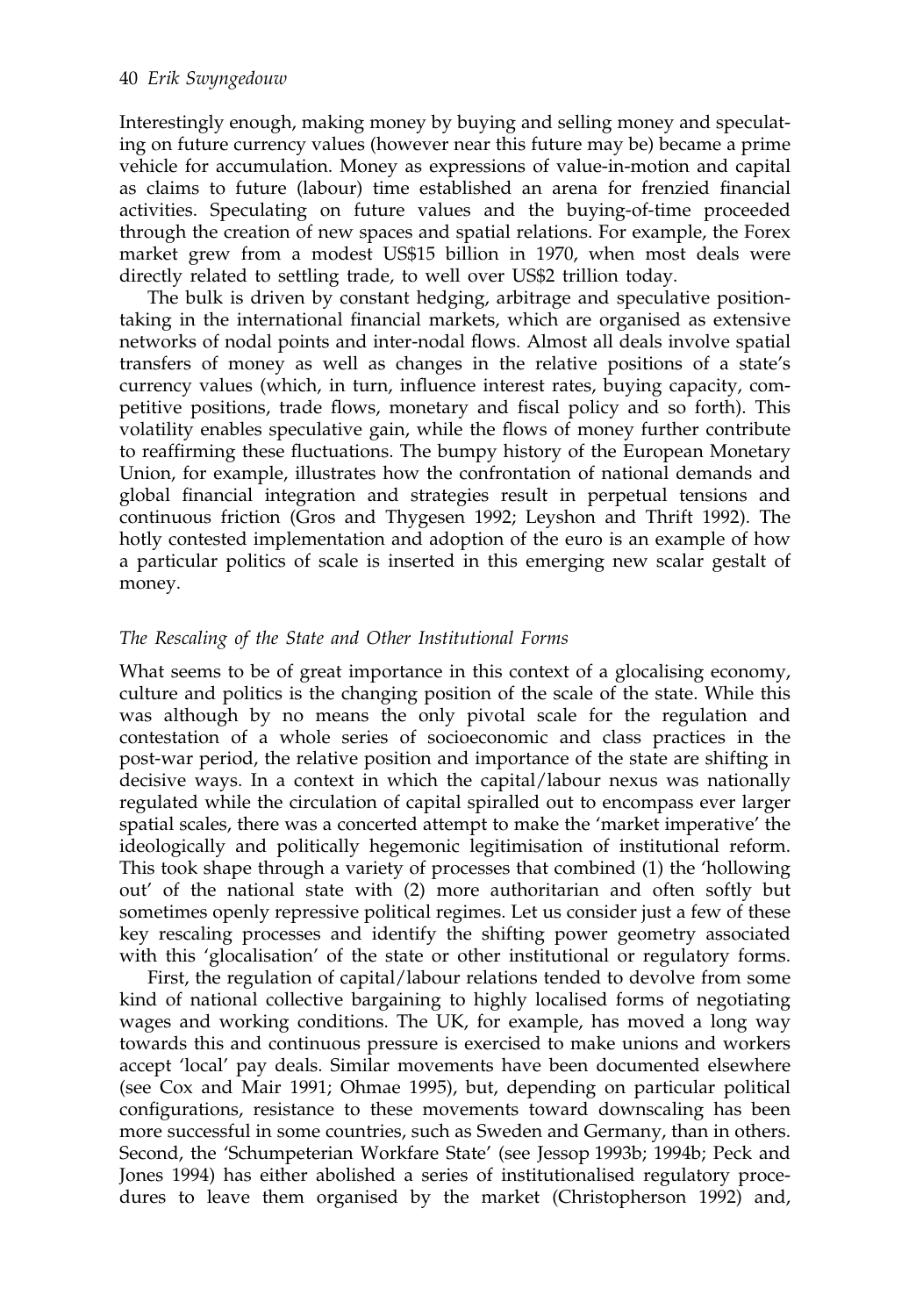consequently, by the power of money. Alternatively, they are replaced by more local ('local' can take a variety of spatial scale forms from local constituencies or cities to entire regions [or a combination of them]) institutional and regulatory forms. Needless to say, this 'jumping of scales' alters relative power positions as inter-local cooperation is replaced by inter-local competition. This increases the power of those that can 'jump scales' vertically or horizontally at the expense of those whose command of scale is more limited. Third, the restructuring of and often outright attack on national welfare regimes equally leads to a downscaling (in size and space) of public money transfers, while privatisation permits a socially exclusive form of protection, shielding the bodies of the powerful, while leaving the bodies of the poor to their own devices.

In short, the hollowing out of the welfare state rescales relations to the level of the individual body through powerful processes of social, cultural, economic or ethnic exclusion. Fourth, the interventionism of the state in the economy is equally rescaled, either downwards to the level of the city or the region, where public/private partnerships shape an entrepreneurial practice and ideology needed to successfully engage in an intensified process of inter-urban competition (Harvey 1989) or upwards to supra- or trans-national scales. The latter is manifested in albeit highly contested and still rather limited attempts to create a super-national form of governance (such as, for example, the European Union). In a different sort of way institutions such as NAFTA (North American Free Trade Association), GATT (General Agreement on Tariffs and Trade) and others provide testimony to similar processes of upscaling the form of governing. Furthermore, a host of informal global or quasi-global political arenas have been formed. The Organisation of Petroleum-Exporting Countries (OPEC) may have been among the first and most publicised quasi-state organisations, but other examples abound: the G–7 meetings, the Group of 77, the Club of Paris and other 'informal' gatherings of 'world' leaders attempt to regulate (parts of) the global political economy. Of course, the competitive rivalry among these 'partners' prevent some form of effective cooperation that could otherwise ultimately lead to some frightening form of a global authoritarian state-form.

Fifth, in addition to the socially deeply uneven, socio-spatially polarising and selectively disempowering effects of the 'jumping of scales' that exemplifies this 'glocalisation' of the state or of other forms of governance, this rescaling of governance often takes place through disturbingly undemocratic procedures by an increasingly authoritarian governing apparatus. The double rearticulation of political scales (downward to the regional/local level; upward to the EU, NAFTA, GATT, etc.; and outward to private capital) leads to political exclusion, a narrowing of democratic control and, consequently, a redefinition (or rather a limitation) of citizenship. In short, the 'glocalisation' or territorial rescaling of institutional forms leads to more autocratic, undemocratic and authoritarian (quasi-)state apparatuses (Swyngedouw 1996a; 2000a; 2000b).

In sum, although the degree of change and the depth of its impact are still contested, it is beyond doubt that the 19th/20th-century political formations of articulating the state/civil-society relationship through different forms of representative democracy, which vests power in hierarchically structured transcendental state-forms, is complemented by a proliferating number of new institutional forms of governing that exhibit rather different characteristics (Baiocchi 2001; Curtin 1999; Taylor 1999). The traditional state-form in liberal democracies is theoretically and practically articulated through forms of politics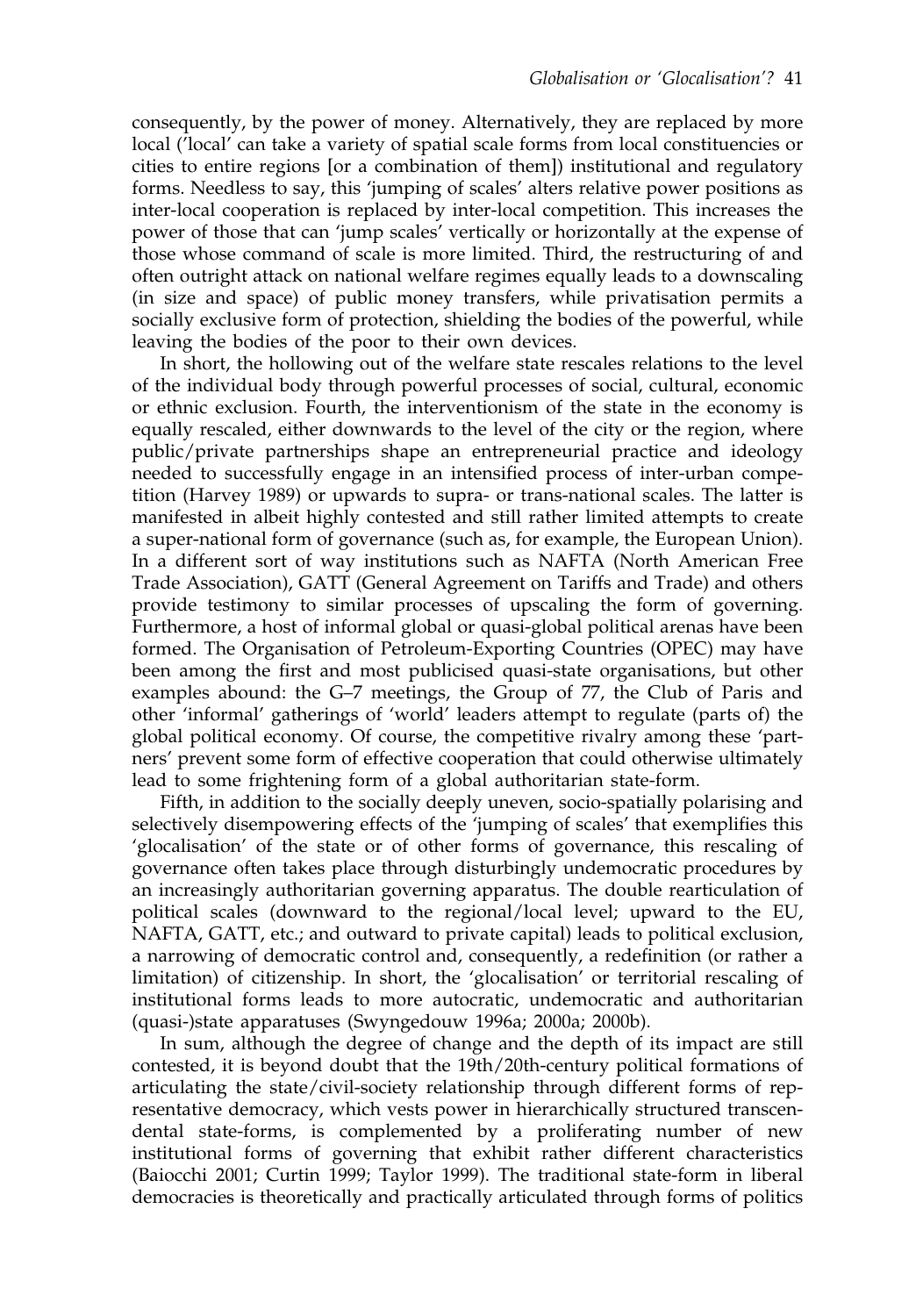that legitimise state power by vesting it within the political gift of citizens. The new forms of governance exhibit a fundamentally different relationship between power and citizenship and, consequently, constitute a new form of governability (Swyngedouw *et al.* 2002).

Contrary to state-based arrangements, which are hierarchical and top-down command-and-control forms of setting rules and exercising power (but recognised as legitimate via socially agreed conventions of representation, delegation, accountability and control), governance systems are presumably based on horizontal, network and interactive relations between independent but interdependent actors that share a high degree of trust, despite internal conflict and oppositional agendas, within inclusive participatory institutional or organisational associations (Schmitter 2002). These are systems of negotiation and convenant that operate beyond the state, albeit not independently from the state. The participants in such forms of governance partake (or are allowed to partake) in these networked relational forms of decision making on the basis of the 'stakes' they hold with respect to the issues these forms of governance attempt to address (see Schmitter 2002, 62–63). These new forms of governance fundamentally transform state/civil-society relations (see Swyngedouw *et al.* 2002).

# **Mobilising Scale Politics**

Engaging, restructuring and occupying places while metabolising physical and social nature takes places through conflicting socio-spatial processes. The transformative continuation of socio-spatial relations that operate through deeply empowering/disempowering mechanisms produces a nested set of related and interpenetrating spatial scales that define the arenas of struggle where conflict is mediated and regulated and compromises are settled. Socio-spatial struggle and political strategising, therefore, often revolve around scale issues, and shifting balances of power are often associated with a profound rearticulation of scales or the production of an altogether new 'gestalt of scale'. The socio-spatial transformations that have characterised the past two decades or so are testimony to such scale restructurings through which older power relations are transformed. The disturbing effects of these recent 'glocalisation' processes suggest that the spaces of the circulation of capital have been upscaled, while regulating the production/consumption nexus has been downscaled, shifting the balance of power in important polarising or often plainly exclusive ways. The rescaling of the state and the production of new articulations between scales of governance, in turn, redefines and reworks the relationship between state/governance and civil society or between state power and the citizen.

The social struggle, therefore, that has been waged over the past decades revolved decidedly around scale issues. It seems to me deeply disturbing, however, to see the power of money and an homogenising imperialist culture take control of ever larger scales, while very often the 'politics of resistance' seem to revel in some sort of 'militant particularism' (see Harvey 1996) in which local loyalties, identity politics and celebrating the different Other(s) attest to an impotence to embrace an emancipatory and empowering politics of scale. To be sure, identity, difference and place loyalty are central in any emancipatory project, but solidarity, inter-place bonding and collective resistance demand a decidedly scaled politics. In fact, empowering strategies in the face of the global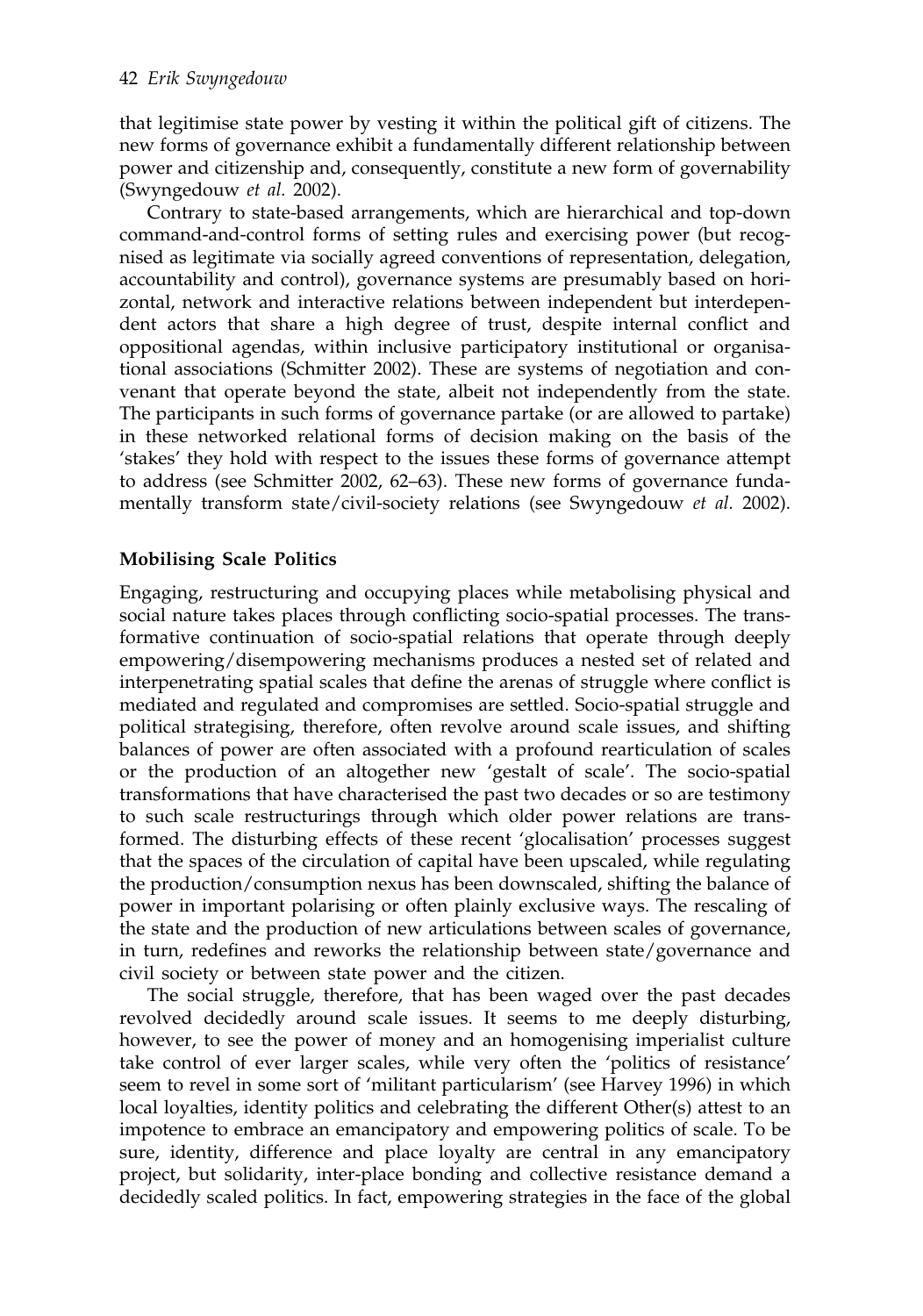control of money flows and competitive whirlwinds of 'glocal' industrial, financial, cultural and political corporations demand coordinated action, crossspatial alliances and effective solidarity (Harvey 2003). Strategising around the politics of scale necessitates negotiating through difference and similarity to formulate collective strategies without sacrificing local loyalties and militant particularisms.

Opposition groups, whether organised around working class, gender, environmental or other politics, are usually much better and empowering in their strategies to organise in place, but often disempowered and fragmented when it comes to building alliances and organising collaboration over space (Harvey and Swyngedouw 1993). In short, what is disturbing in contemporary politics of resistance is not that the paramount importance of scale is not recognised, but rather that opposition groups have failed to transcend the confines of a 'militant particularism' or 'particular localism'. The angst for negating the voice of the Other has overtaken the resistance to the totalising powers of money of capital. Ironically, the retreat from collaboration and coalition formation out of fear of perverting the Other's identity and of annihilating difference swings the leverages of power, of marginalisation and exclusion, decidedly in the direction of the totalising and homogenising forces of global commodification and repressive competition, controlled by 'glocal' elites.

An inclusionary politics of scale necessitates a vision and strategy in which the current one-sided obsession with a politics of identity in which the body has become a central site is replaced by a rescripting and reconstruction of group affinities. Resisting the totalising and globalising forces of money and capital accumulation demands forging 'scalar' alliances that are sensitive to geographical difference and uniqueness. The successful struggle of the South Korean labour movement in the first months of 1997 to contest the imposition of more flexible labour regulations (necessary—so the autocratic state insisted—to maintain South Korea's international competitive stance) and their success in producing a national alliance of opposition forces suggest how a politics that is sensitive to issues of scale can bring a substantial leverage to contest socially regressive regulatory reforms. The sprawling proletarianisation in South-East Asia and elsewhere that is increasingly resistant to control by the market-Stalinist regimes that often deny even basic citizenship rights in these places begins to produce a set of alliances that might transcend the idiosyncrasies of local resistances through a 'jumping of scales' that could begin to undermine the power of capital to command space. In Europe, the closure of the Brussels Renault plant saw the first successful supra-national labour mobilisation. In the wake of the shockwaves that the unexpected closure of the plant sent through European civil society, the first European-wide strike was organised as well as the first European labour march in Paris to protest Renault's strategies. The recognition of how scalar strategies can be utilised and how alliances across space can be built will affect the balance of power and prompt a revision of entrepreneurial strategies. The Renault fight may have been lost, but neither Renault nor any other multi-location company will contemplate enacting the scenario of the Brussels closure again. These politics of scale can often forge highly unique and often unlikely alliances. The German consumer boycott of Shell in the aftermath of its double socio-ecological disaster (the *Brent Spar* and the genocide of the Ogoni people in Nigeria) equally suggests how mobilising scale politics proves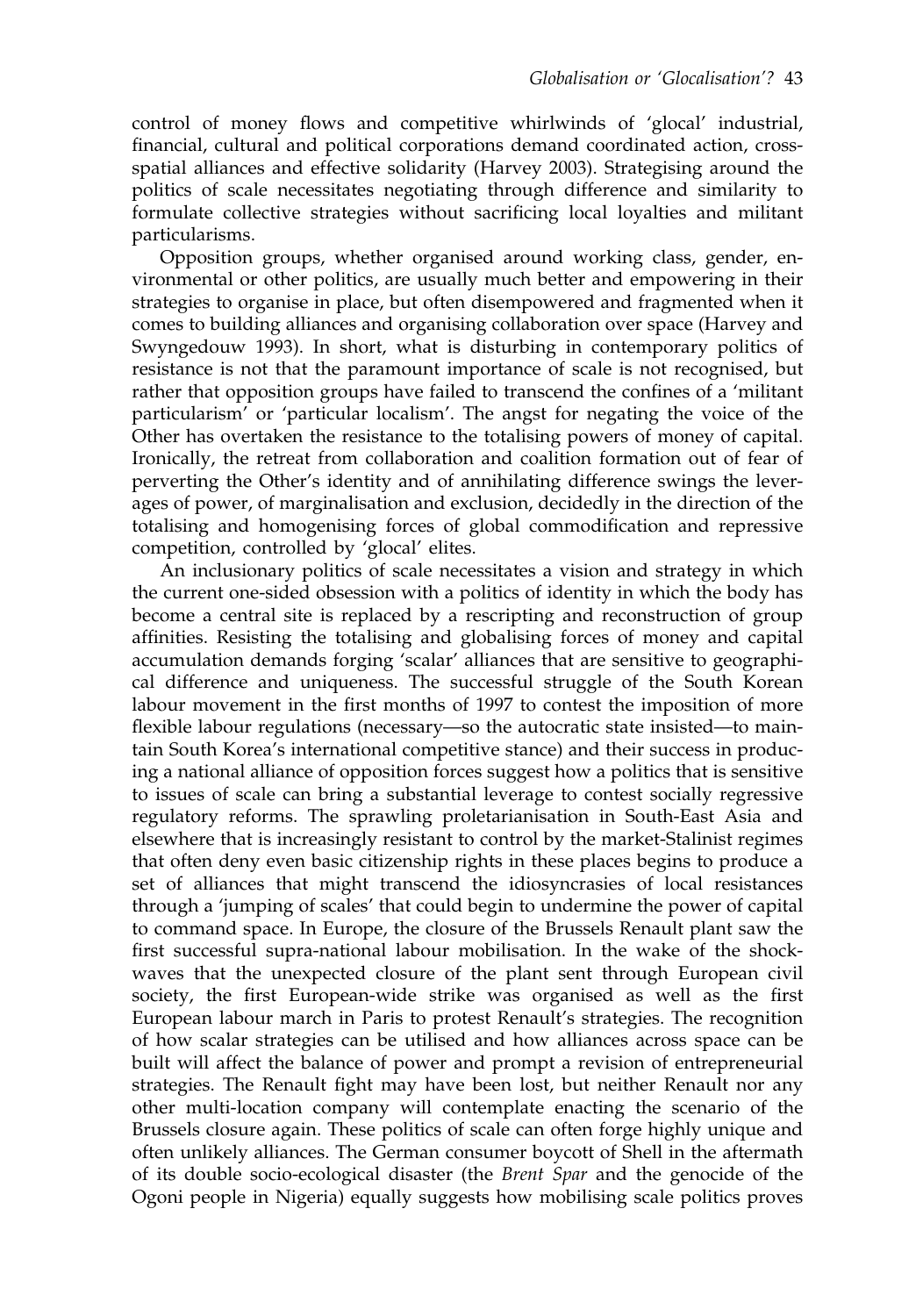to be a potentially successful strategy in efforts to force different social, political or ecological configurations.

This is squarely where the challenge in Europe resides as well. The fight for representation in key European decision-making forums, increased power for the European parliament, a more inclusive voting system that defines rights of citizenship even for those without a European legal nationality, the construction of tripartite forms of negotiation at European level, international workers' representation on the board of international companies and a European-wide redistributive fiscal system are, among others, small pointers in the direction of an empowering politics of scale that can reshuffle power relationships and produce a 'gestalt of scale' respectful of citizenship rights and one that promotes inclusion and cooperation.

#### **References**

- Altvater, E. (1993) *The Future of the Market—An Essay on the Regulation of Money and Nature after the Collapse of 'Actually Existing Socialism'* (London, Verso).
- Amin, A. (Ed.) (1994) *Post-Fordism: A Reader* (Oxford, Blackwell).
- Amin, A. (2002) 'Spatialities of Globalisation', *Environment and Planning A*, 34(3), pp. 385– 99.
- Aydalot, P. (Ed.) (1986) *Milieux Innovateurs en Europe—Innovative Environments in Europe* (Paris, Groupement de Recherche sur les Milieux Innovateurs en Europe, Universite´ de Paris I. Sorbonne).
- Baiocchi, G. (2001) 'Participation, Activism and Politics: The Porto Alegre Experiment and Deliberative Democratic Theory', *Politics and Society*, 29(1), pp. 43–72.
- Berndt, C. (2000) 'The Rescaling of Labour Regulation in Germany: From National and Regional Corporatism to Intra-firm Welfare?', *Environment and Planning A*, 32(9), pp. 1569–92.
- Boyle, M. (2000) 'Euro-regionalism and Struggles over Scales of Governance: The Politics of Ireland's Regionalisation Approach to Structural Fund Allocations 2000–2006', *Political Geography*, 19(6), pp. 737–69.
- Brenner, N. (1997) 'State Territorial Restructuring and the Production of Spatial Scale,' *Political Geography*, 16(4), pp. 273–306.
- Brenner, N. (1998) 'Between Fixity and Motion: Accumulation, Territorial Organization and the Historical Geography of Spatial Scales,' *Environment and Planning D: Society and Space*, 16(4), pp. 459–81.
- Brenner, N. (1999) 'Globalisation as Reterritorialisation: The Re-scaling of Urban Governance in the European Union', *Urban Studies*, 36(3), pp. 431–51.
- Brenner, N., Jessop, B., Jones, M. and Macleod, G. (Eds) (2003) *State/Space—A Reader* (Oxford, Blackwell).
- Castree, N. (2000) 'Geographic Scale and Grass-Roots Internationalism: The Liverpool Dock Dispute, 1995–1998', *Economic Geography*, 73(3), pp. 272–92.
- Christopherson, S. (1992) 'How the State and Market Are Remaking the Landscape of Inequality', mimeographed paper, Department of City and Regional Planning, Cornell University, Ithaca, NY.
- Collinge, C. (1999) 'Self-Organisation of Society by Scale: A Spatial Reworking of Regulation Theory', *Environment and Planning D: Society and Space*, 17(5), pp. 557–74.
- Cooke, P. and Morgan, K. (1991) *The Intelligent Region: Industrial and Institutional Innovation in Emilia-Romagna—Regional Industrial Research Report 7* (Cardiff, University of Wales).
- Cox, K. (1998) 'Spaces of Dependence, Spaces of Engagement and the Politics of Scale, or: Looking for Local Politics', *Political Geography*, 17(1), pp. 1–23.
- Cox, K. and Mair, A. (1991) 'From Localised Social Structures to Localities as Agents', *Environment and Planning A*, 23(2), pp. 197–213.
- Curtin, D. (1999) 'Transparancy and Political Participation in EU Governance: A Role for Civil Society?' *Cultural Values*, 3(4), pp. 445–71.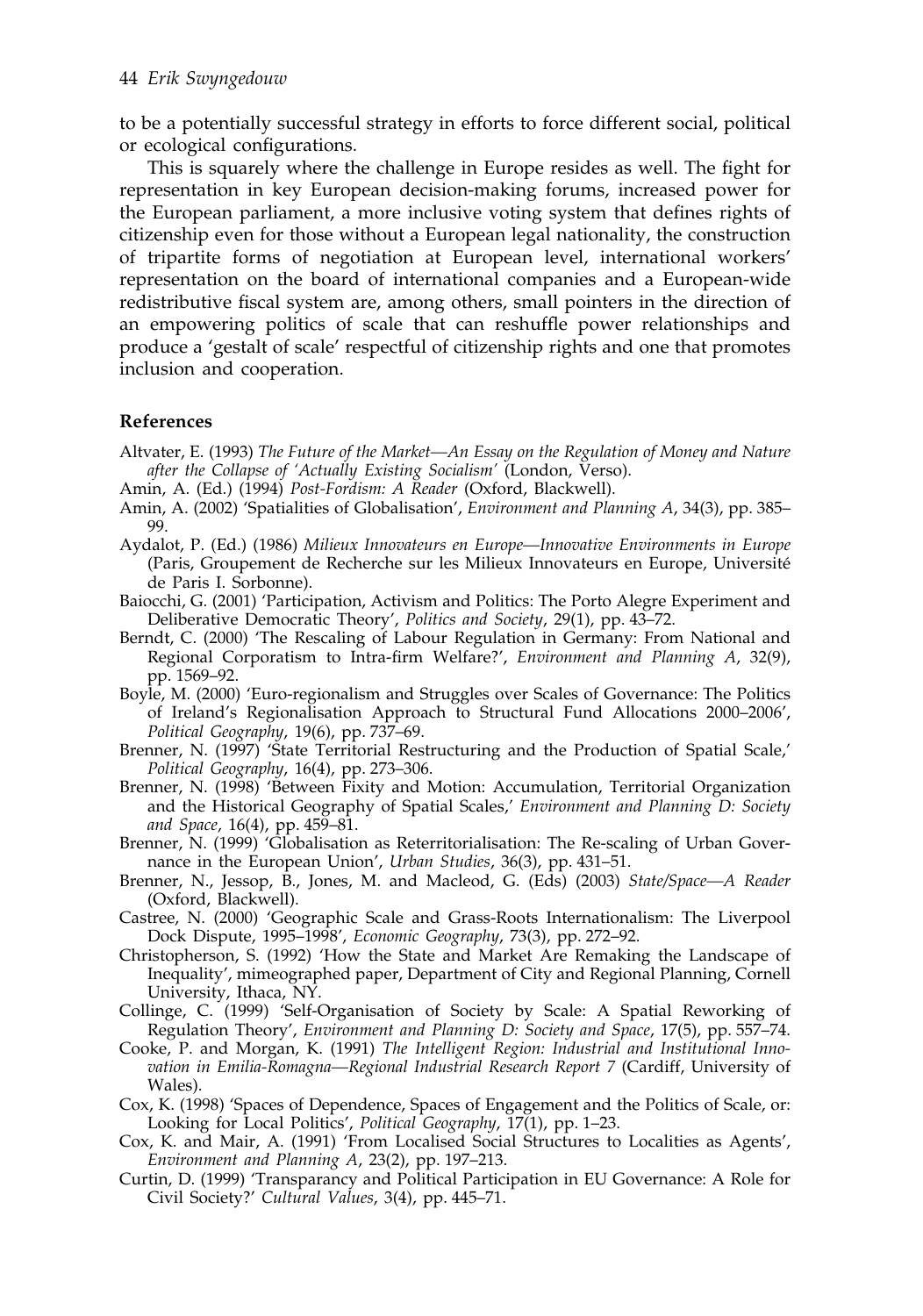Debord, G. (1970) *Society of the Spectacle* (Detroit, Black & Red).

- Delaney, D. and Leitner, H. (1997) 'The Political Construction of Scale', *Political Geography*, 16(2), pp. 93–97.
- Dicken, P., Kelly, P.F., Olds, K. and Wai-Chung Yeung, H. (2001) 'Chains and Networks, Territories and Scales: Towards a Relational Framework for Analysing the Global Economy', *Global Networks*, 1(2), pp. 89–112.
- Drache, M. and Gertler, M. (Eds) (1991) *The New Era of Global Competition* (Montreal, McGill–Queen's University Press).
- Engels, F. ([1845] 1968) *The Conditions of the Working Class in England* (Stanford, Stanford University Press).
- Featherstone, M., Lash, S. and Robertson, R. (Eds) (1995) *Global Modernities* (London, Sage).
- Grabher, G. (Ed.) (1993) *The Embedded Firm: On the Socioeconomics of Industrial Networks* (London, Routledge).
- Gros, D. and Thygesen, N. (1992) *European Monetary Integration: From the European Monetary System towards Monetary Union* (London, Longman).
- Group of Lisbon (1994) *Grenzen aan de Concurrentie* (Brussels, University of Brussels).
- Harvey, D. (1989) 'From Managerialism to Entrepreneuralism: The Transformation in Urban Governance in Late Capitalism', *Geographiska Annaler Series B*, 71B(1), pp. 3–18.
- Harvey, D. (1995) 'Globalization in Question', *Rethinking MARXISM*, 8(4), pp. 1–17.
- Harvey, D. (1996) *Justice, Nature and the Geography of Difference* (Oxford, Blackwell).
- Harvey, D. (2003) *The New Imperialism* (Oxford, University Press).
- Harvey, D. and Swyngedouw, E. (1993) 'Economic Restructuring and Grass-Roots Resistance', in: T. Hayter and D. Harvey (Eds), *The City and the Factory* (London, Mansell).
- Herod, A. (1991) 'The Production of Scale in United States Labour Relations', *Area*, 23(1), pp. 82–88.
- Herod, A. (2001) *Labor Geographies: Workers and the Landscapes of Capitalism* (New York, Guilford).
- Herod, A. and Wright, M. (Eds) (2002) *Geographies of Power: Placing Scale* (Oxford, Blackwell).
- Hirst, P. and Thompson, G. (1996) *Globalization in Question* (Cambridge, Polity Press).
- Hirst, P. and Thompson, G. (1999) *Globalization in Question*, 2nd edn (Cambridge, Polity Press).
- Hout, W. (1996) 'Globalization, Regionalization and Regionalism: A Survey of Contemporary Literature', *Acta Politica*, 31(2), pp. 161–81.
- Howitt, R. (1993) 'A World in a Grain of Sand: Towards a Reconceptualisation of Geographical Scale', *Australian Geographer*, 24(1), pp. 33–44.
- Jeelof, G. (1989) 'Global Strategies of Philips', *European Management Journal*, 7(1), pp. 84– 91.
- Jessop, B. (1993a) 'Fordism and Post-Fordism: Critique and Reformulation', in: A.J. Scott and M.J. Storper (Eds), *Pathways to Regionalism and Industrialis Development* (London, Routledge).
- Jessop, B. (1993b) 'Towards a Schumpetarian Workfare State? Preliminary Remarks on Post-Fordist Political Economy', *Studies in Political Economy*, 40(1), pp. 7–39.
- Jessop, B. (1994a) 'Post-Fordism and the State', in: A. Amin (Ed.), *Post-Fordism: A Reader* (Oxford, Blackwell).
- Jessop, B. (1994b) 'The Transition to Post-Fordism and the Schumpeterian Workfare State', in: R. Burrows and B. Loader (Eds), *Towards a Post-Fordist Welfare State?* (London, Routledge).
- Jessop, B. (2002) *The Future of the Capitalist State* (Cambridge: Polity Press).
- Jonas, A. (1994) 'The Scale Politics of Spatiality', *Environment and Planning D: Society and Space*, 12(3), pp. 257–64.
- Kelly, P.F. (1999) 'The Geography and Politics of Globalization', *Progress in Human Geography*, 23(3), pp. 379–400.
- Krugman, P. (1995) *Development, Geography and Economic Theory* (Cambridge, MA, MIT Press).
- Latour, B. (1993) *We Have Never Been Modern* (London, Harvester Wheatsheaf).
- Leitner, H. (1997) 'Reconfiguring the Spatiality of Power: The Construction of a Suprana-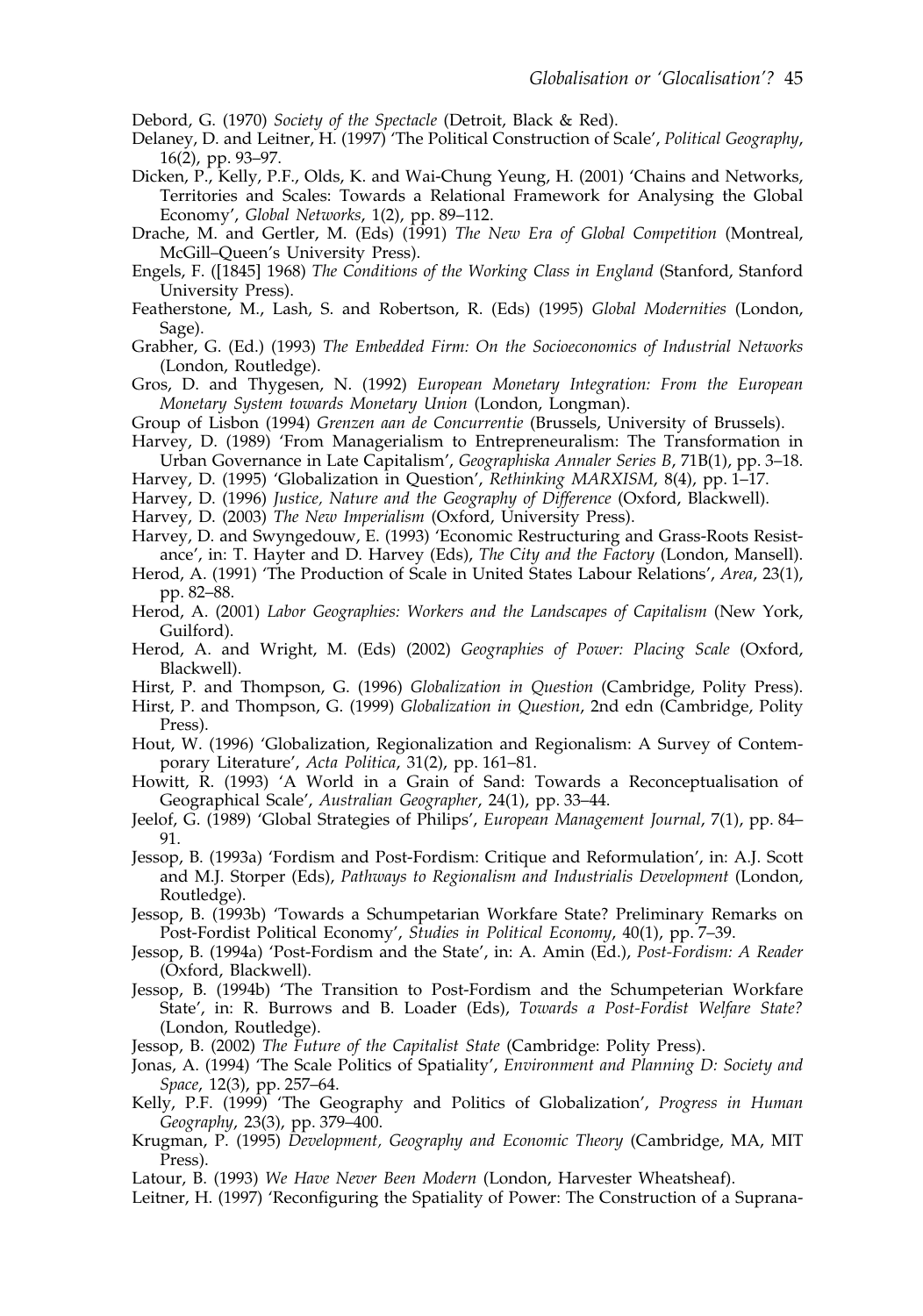tional Migration Framework for the European Union', *Political Geography*, 16(2), pp. 123–43.

- Leyshon, A. and Thrift, N. (1992) 'Liberalisation and Consolidation: The Single European Market and the Remaking of the European Financial Capital', *Environment and Planning A*, 24(1), pp. 49–81.
- Leyshon, A. and Tickell, A. (1994) 'Money Order? The Discursive Construction of Bretton Woods and the Making and Breaking of Regulatory Space', *Environment and Planning A*, 26(12), pp. 1861–90.
- Luke, T.W. (1994) 'Placing Power/Siting Space: The Politics of Global and Local in the New World Order', *Environment and Planning D: Society and Space*, 12(5), pp. 613–28.
- MacLeod, G. (1999) 'Place, Politics and "Scale Dependence": Exploring the Structuration of Euro-regionalism', *European Urban and Regional Studies*, 6(3), pp. 231–53.
- MacLeod, G. and Goodwin, M. (1999) 'Reconstructing an Urban and Regional Political Economy: On State, Politics, Scale, and Explanation', *Political Geography*, 18(6), pp. 697–730.
- Marston, S. (2000) 'The Social Construction of Scale', *Progress in Human Geography*, 24(2), pp. 219–42.
- Marx, K. and Engels, F. (1952) *Manifesto of the Communist Party* (Moscow, Progress).
- Maskell, P. and Malmberg, A. (1995) 'Localised Learning and Industrial Competitiveness', paper presented at the Regional Studies Association Conference on 'Regional Futures', Gothenburg, 6–9 May.
- Massey, D. (1999) 'Imagining Globalization: Power-Geometries of Space-Time', in: A. Brah, M.J. Hickman and M. Mac an Ghaill (Eds), *Global Futures—Migration, Environment and Globalization* (London, Macmillan).
- Miller, B. (1997) 'Political Action and the Geography of Defence Investment: Geographical Scale and the Representation of the Massachusetts Miracle', *Political Geography*, 16(2), pp. 171–85.
- Moulaert, F. and Djellal, F. (1990) 'Les Firmes de Conseil en Technologie de l'Information: Des Economies d'Agglomération en Réseaux', paper presented at the conference on 'Métropôles en Déséquilibre', Lyons, 22-23 November.
- Moulaert, F. and Swyngedouw, E. (1989) 'A Regulation Approach to the Geography of Flexible Production Systems', *Environment and Planning D: Society and Space*, 7(3), pp. 327–45.
- Moulaert, F., Swyngedouw, E. and Wilson, P. (2001) 'Spatial Responses to Fordist and Post-Fordist Accumulation and Regulation', in: B. Jessop (Ed.), *Regulation Theory and the Crisis of Capitalism* (Cheltenham and Northampton, MA, Edward Elgar).
- O'Brien, R. (1992) *Global Financial Integration: The End of Geography* (London, Pinter).
- Ohmae, K. (1995) *The End of the Nation State—The Rise of Regional Economies* (London, HarperCollins).
- Peck, J. and Jones, M. (1994) 'Training and Enterprise Councils: Schumpeterian Workfare State or What?', *Environment and Planning A*, 27(9), pp. 1361–96.
- Peck, J. and Tickell, A. (1994) 'Searching for a New Institutional Fix: The *After*-Fordist Crisis and the Global–Local Disorder', in: A. Amin (Ed.), *Post-Fordism: A Reader* (Blackwell, Oxford).
- Peck, J. and Tickell, A. (1995) 'Business Goes Local—Dissecting the Business Agenda in Manchester', *International Journal of Urban and Regional Research*, 19(1), pp. 55–78.
- Peck, J. and Tickell, A. (2002) 'Neoliberalizing Space', in: N. Brenner and N. Theodore (Eds), *Spaces of Neoliberalism—Urban Restructuring in North America and Western Europe* (Oxford, Blackwell).
- Philo, C. and Kearns, G. (Eds) (1994) *Selling Places* (Oxford, Pergamon Press).
- Rayp, G. (1995) 'Misleidende Globalisatie', *Vlaams Marxistisch Tijdschrift*, 3, pp. 43–61.
- Robertson, R. (1995) 'Glocalization: Time-Space and Homogeneity–Heterogeneity', in: M. Featherstone, S. Lash and R. Robertson (Eds), *Global Modernities* (London, Sage).
- Sadler, D. (2000) 'Organizing European Labour: Governance, Production, Trade Unions and the Question of Scale', *Transactions, Institute of British Geographers NS*, 25(1), pp. 135–52.
- Salais, R. and Storper, M. (1993) *Les Mondes de Production. Enquête sur l'Indentité Economique de la France* (Paris, Editions de l'EHESS).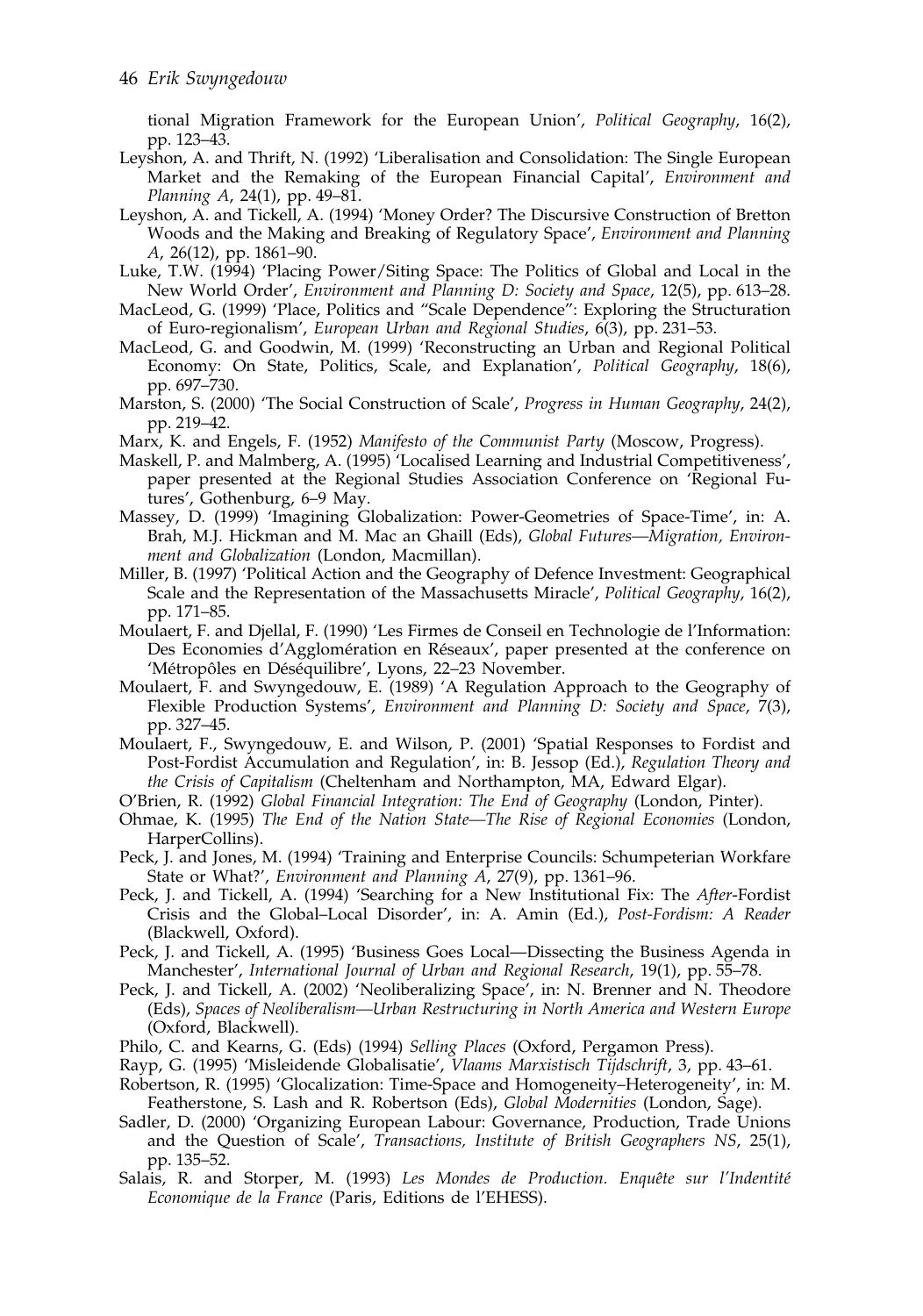- Schmitter, P. (2002) 'Participation in Governance Arrangements: Is There Any Reason to Expect It Will Achieve "Sustainable and Innovative Policies in a Multi-level Context"?', in: J.R. Grote and B. Gbikpi (Eds), *Participatory Governance. Political and Societal Implications* (Opladen, Germany, Leske & Budrich).
- Scott, A. (1988) *New Industrial Spaces* (London, Pion).
- Scott, A. (2000) *Regions and the World Economy* (Oxford, Oxford University Press).
- Silvern, S.E. (1999) 'Scales of Justice: Law, American Indian Treaty Rights and the Political Construction of Scale', *Political Geography*, 18, pp. 639–68.
- Smith, N. (1984) *Uneven Development. Nature, Capital and the Production of Space* (Oxford, Blackwell).
- Smith, N. (1988a) 'Regional Adjustment or Restructuring', *Urban Geography*, 9(3), pp. 318– 24.
- Smith, N. (1988b) 'The Region Is Dead! Long Live the Region', *Political Geography Quarterly*, 7(2), pp. 141–52.
- Smith, N. (1993) 'Homeless/Global: Scaling Places', in: J. Bird, B. Curtis, T. Putnam, G. Robertson and L. Tickner (Eds), *Mapping the Futures—Local Cultures, Global Change* (London, Routledge).
- Smith, N. and Dennis, W. (1987) 'The Restructuring of Geographical Scale: Coalescence and Fragmentation of the Northern Core Region', *Economic Geography*, 63(2), pp. 160– 82.
- Swyngedouw, E. (1990) 'L'Espace, Le Fordisme et le Limbourg', *Contradictions*, 58–59, pp. 115–51.
- Swyngedouw, E. (1992a) 'The Mammon Quest. "Glocalization", Interspatial Competition and the Monetary Order: The Construction of New Scales', in: M. Dunford and G. Kafkalas (Eds), *Cities and Regions in the New Europe* (London, Belhaven Press).
- Swyngedouw, E. (1992b) 'Territorial Organization and the Space/Technology Nexus', *Transactions Institute of British Geographers N.S.*, 17(4), pp. 417–33.
- Swyngedouw, E. (1993) 'Communication, Mobility and the Struggle for Power over Space', in: G. Giannopoulos and A. Gillespie (Eds), *Transport and Communication Innovation in Europe* (London, Belhaven Press).
- Swyngedouw, E. (1996a) 'Reconstructing Citizenship, the Re-scaling of the State and the New Authoritarianism: Closing the Belgian Mines', *Urban Studies*, 33(8), 1499–521.
- Swyngedouw, E. (1996b) 'Producing Futures: International Finance as a Geographical Project', in: P. Daniels and W. Lever (Eds), *The Global Economy in Transition* (Harlow, Longman).
- Swyngedouw, E. (1997a) 'Neither Global nor Local: "Glocalisation" and the Politics of Scale', in: K. Cox (Ed.), *Spaces of Globalization: Reasserting the Power of the Local* (New York and London, Guilford/Longman).
- Swyngedouw, E. (1997b) 'Excluding the Other: The Contested Production of a New "Gestalt of Scale" and the Politics of Marginalisation', in: R. Lee and J. Wills (Eds), *Society, Place, Economy: States of the Art in Economic Geography* (London, Edward Arnold).
- Swyngedouw, E. (2000a) 'Authoritarian Governance, Power and the Politics of Rescaling', *Environment and Planning D: Society and Space*, 18(1), pp. 63–76.
- Swyngedouw, E. (2000b) 'Elite Power, Global Forces and the Political Economy of "Glocal" Development', in: G. Clark, M. Feldman and M. Gertler (Eds), *Handbook of Economic Geography* (Oxford, Oxford University Press).
- Swyngedouw, E. (2000c) 'Territories of Innovation—Innovation as a Collective Process and the Globalisation of Competition', in: H. Lawton-Smith (Ed.), *Technology Transfer and Industrial Change in Europe* (London, Macmillan).
- Swyngedouw, E., Page, B. and Kaika, M. (2002) 'Sustainability and Policy Innovation in a Multi-level Context', in: P. Getimis, H. Heinelt, G. Kafkalas, R. Smith and E. Swyngedouw (Eds), *Participatory Governance in Multi-level Context: Concepts and Experience* (Opladen, Germany, Leske & Budrich).
- Taylor, G. (1999) *State Regulation & the Politics of Public Service. The Case of the Water Industry* (London and New York, Mansell).
- Towers, G. (2000) 'Applying the Political Geography of Scale: Grassroots Strategies and Environmental Justice', *Professional Geographer*, 52(1), pp. 23–36.